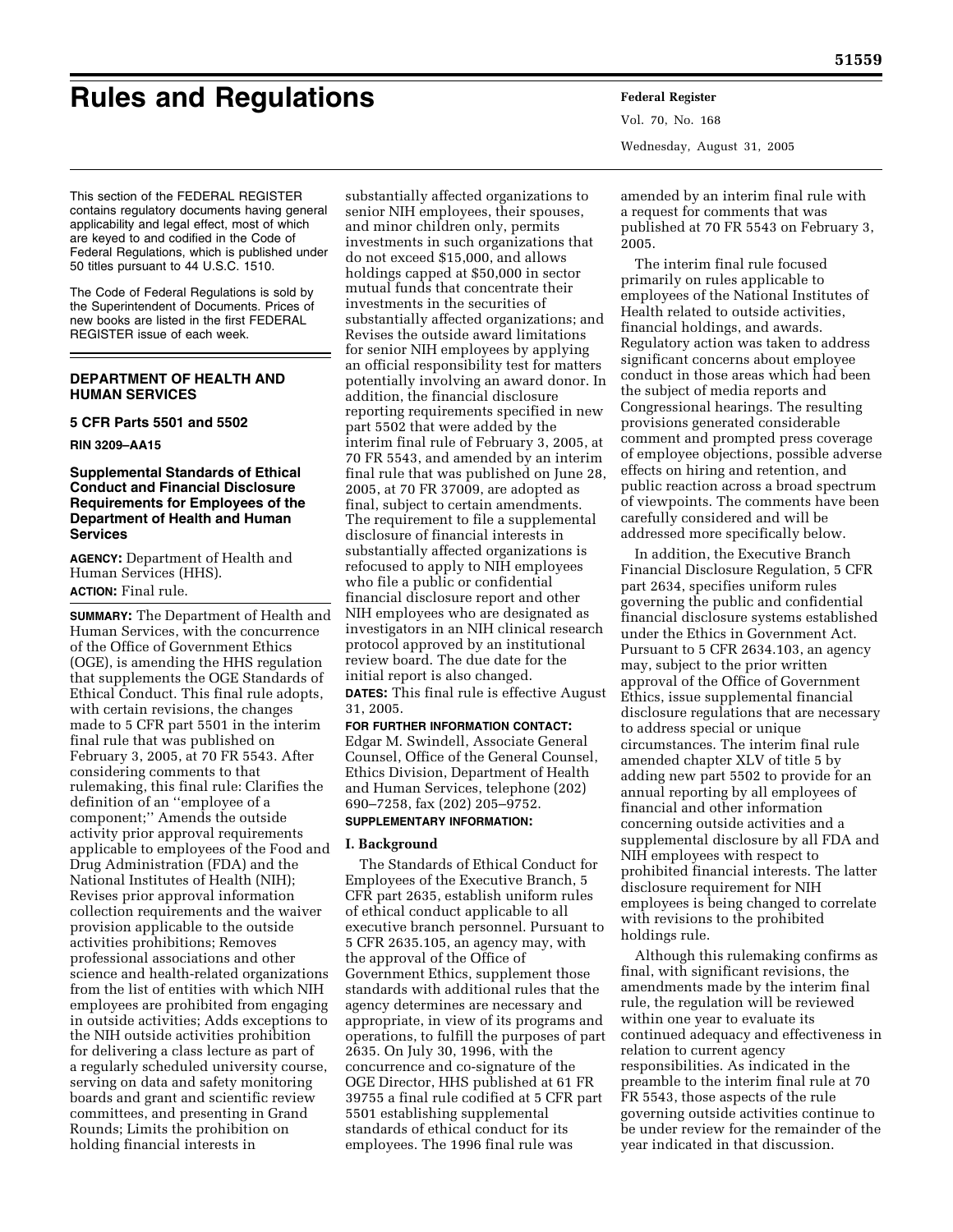#### **II. Summary of Comments**

Approximately 1200 of the more than 1400 comments timely submitted were from NIH employees, and about 70 comments were submitted by spouses and other family members of NIH employees. The remaining comments were submitted by health care professionals and scientific investigators at various universities and health care facilities, and a number of private sector entities, such as professional associations, other non-profit organizations, and corporations. The Department of Health and Human Services has considered each of the comments received. Those determined to be significant are discussed in further detail below in the context of the sections to which they pertain.

Many commenters submitted their views on more than one provision, and some provided multiple observations about a single provision. About 365 comments specifically addressed the outside activity limitations, and slightly more, about 385, focused on the prohibited holdings rule. The awards provision generated no specific reaction.

With respect to outside activities, some commenters objected to the increased paperwork and administrative burden that would be generated by the expanded prior approval requirement. They also expressed a more generalized concern that the restrictions would stifle the ability of government scientists to interact with their private sector counterparts, thus depriving them of personal and professional development opportunities and slowing the translation of scientific discoveries into tangible benefits for the public.

Regarding the prohibited holdings provision, many commenters questioned the relative fairness of the regulatory approach and its application to all NIH employees as well as their spouses and minor children. Some commenters who understood the need to divest holdings in substantially affected organizations urged a longer grace period within which to comply.

A number of intramural NIH employees, collectively known as the Assembly of Scientists, and others recommended as an alternative to the interim final rule that conduct provisions be established for each of several groups or categories of employees. The five or other number of categories recommended were intended to represent large groups of employees with relatively similar duties and authorities. Applicable rules would be tailored to each category in an effort to respond to the issues of greatest risk for each group. While the Department did

not wholly accept these proposals, a number of revisions are being made in recognition of the differences between employees as to rank, duties, and their level of responsibility for matters affecting public health and clinical research protocols involving human subjects.

Comments, either of style or substance, that were generally supportive or generally critical of the interim final rule are not discussed in detail. The latter category of comments far exceeded the former, but a few commenters expressed support for the rule asserting that the provisions would reduce or eliminate financial motives that might be perceived as influencing scientific and medical research. Those submissions that offered no constructive comments, but simply inquired about the application of the interim final rule to the commenter's own situation, such as whether a particular company was a significantly affected organization or whether an aspect of the rule applied to the commenter, are not addressed. Those comments that discussed topics unrelated to government ethics, pointed to implementation issues that have been resolved, or were without substantive merit are also not discussed. Nor does this discourse specifically refer to comments that demonstrated a clear misunderstanding of the purpose or language of the interim final rule or of other applicable government ethics laws or regulations, except when such comments highlighted the need for NIHspecific standards. Among such comments were those suggesting that the Government must compensate employees for the costs of complying with regulations intended to prevent financial conflicts of interest, statements that new laws could not legally change the rules for current NIH employees, comments suggesting that it would not be appropriate for the Department to hold NIH employees to any standard that exceeds the standards applicable to employees of non-governmental entities, and comments indicating an unawareness of the exceptions to the outside activity and awards provisions applicable to NIH employees and to the financial holdings provision applicable to NIH employees and their spouses and minor children. Finally, comments regarding the administration of the ethics program at the NIH that are unrelated to substance or procedures in the interim final rule are not addressed.

#### **III. Analysis of the Amendments**

*A. Supplemental Standards of Ethical Conduct* 

## Section 5501.101 General

Paragraph (c) is amended to provide that the terms used in part 5501, unless otherwise defined, have the same meaning as those defined in parts 2635 and 2640. The paragraph previously referred only to part 2635. The change reflects the use within § 5501.110 of several terms defined in part 2640, such as holdings, pension plan, and sector mutual fund.

## Section 5501.102 Designation of HHS Components as Separate Agencies

The change to this section clarifies an ambiguity in § 5501.102(b)(1). The definition of ''employee of a component'' can be interpreted to apply the supplemental ethics rules applicable to a designated agency component to all employees of a division or region of the Office of the General Counsel if the division or region is principally responsible for advising or representing that component. This formulation does not comport with the current assignment of responsibilities within OGC. For example, regional offices have generalist, rather than componentspecific responsibilities. Some divisions have multiple branches, and then only one branch within a division can be said to focus primarily on a particular component. Accordingly, § 5501.102(b)(1) is amended to focus on the regularly assigned duties and responsibilities of an individual employee rather than that person's location within the organization.

## Section 5501.106 Outside Employment and Other Outside Activities

Section 5501.106(c)(3)(ii)(B) originally provided for an exception to the FDA prohibited outside activities rule to allow clerical or similar services (such as cashier or janitorial services) for retail stores, such as supermarkets, drug stores, or department stores, that might otherwise be significantly regulated organizations due to their sales of FDAregulated products. As drafted, the exception applied only where clerical or similar services were performed for retail stores. An employee who worked on the weekends as a plumber could not respond to an emergency repair call to fix a leaky pipe at a bottling plant or a pharmaceutical manufacturing facility. Although seemingly innocuous business relationships can raise conflicts and impartiality concerns, subjecting such activities to an absolute prohibition with only a narrow exception tied to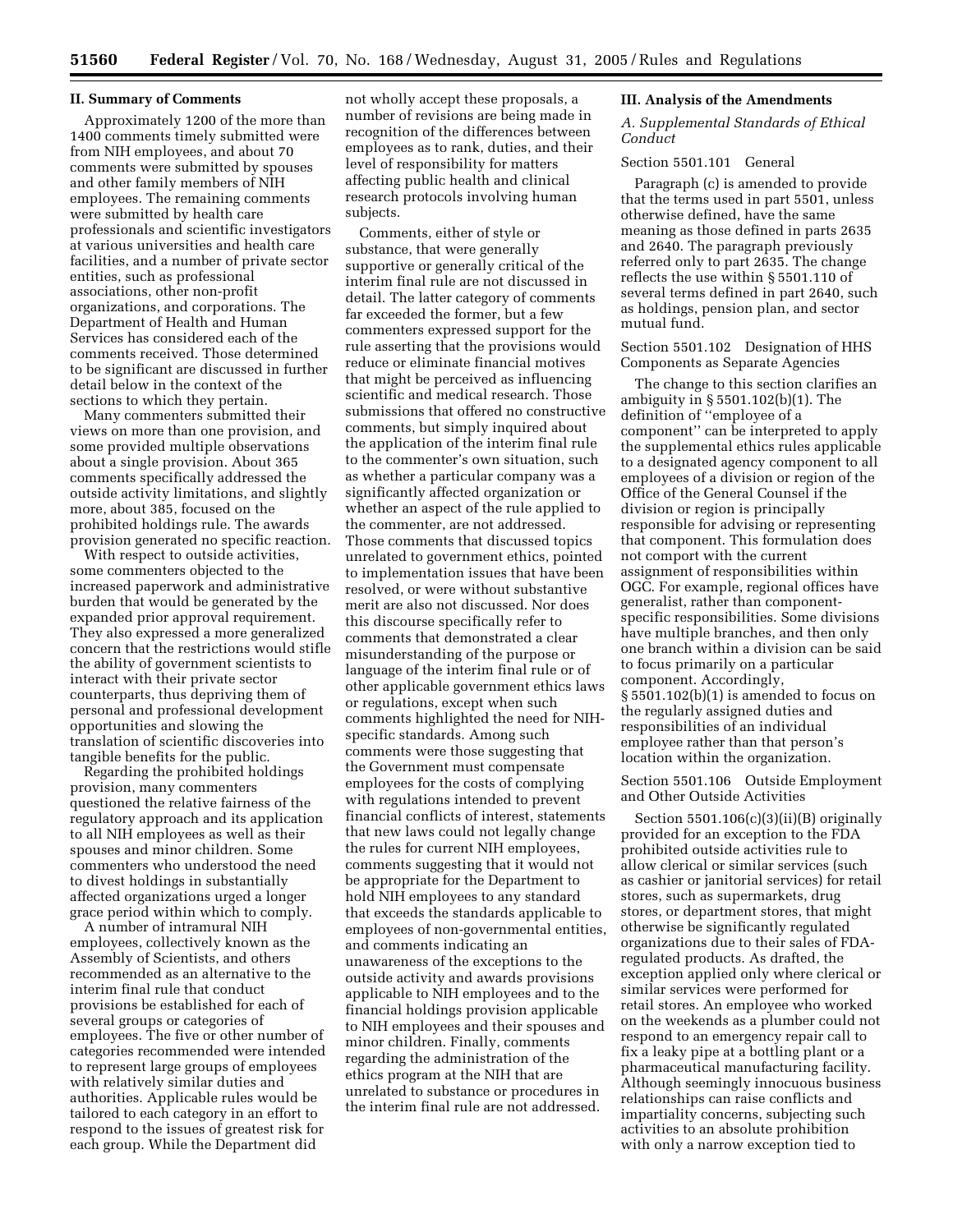employment at retail stores does not appear to be warranted.

With respect to the parallel provision governing NIH employees at § 5501.109, several commenters urged that appropriate exceptions be adopted to accommodate activities that pose a diminished risk for potential conflicts or other ethics concerns, such as performing plumbing or electrical work, providing protective or security services, and rendering other types of personal services that are unrelated to the substantive programmatic functions of their employing agency. The Department concurs in those comments and will apply the changes urged for NIH employees to FDA employees as well. Accordingly, this final rule revises the exception to the FDA prohibited outside activity rule at § 5501.106(c)(3) to permit employment that primarily involves manual or unskilled labor or utilizes talents, skills, or interests in areas unrelated to the substantive programmatic activities of the FDA, such as clerical work, retail sales, service industry jobs, building trades, maintenance, or similar services. For example, assuming the activity would not otherwise violate a Federal statute or regulation or result in recusals that would materially impair the employee's ability to do his government job, an FDA employee covered by the rule would be permitted to work as a cashier at a retail drug store and ring up consumer purchases of soft drinks and prescription drugs, or as a truck driver who delivers such products to the retailer. However, § 5501.106(c)(3) will continue to prohibit a public or confidential filer at FDA from serving as a salesman for a beverage distributor or as a pharmaceutical company representative engaged in wholesale transactions.

Section  $5501.106(d)(2)(i)$  as amended by the interim final rule required FDA and NIH employees to obtain prior approval for any outside employment or self-employed business activity. Prior to the interim final rule, this requirement applied only to the FDA. A number of commenters objected to extending the requirement to the NIH, citing the increased paperwork and administrative burden. They claimed that the expanded prior approval requirement would discourage participation in outside activities and lead to a decrease in civic engagement in community groups, volunteer efforts, and non-profit organizations that allegedly pose no conflict of interest for NIH employees. Other commenters questioned the need to approve outside activities with no apparent connection to agency

operations such as lawn mowing, teaching music, or selling real estate.

Prior to the interim final rule, NIH employees were required only to obtain prior approval to engage in an outside activity that involved providing professional or consultative services; teaching, speaking, writing, or editing that related to an employee's official duties under the government-wide standard, 5 CFR 2635.807, or that resulted from an invitation from a prohibited source; or serving as an officer, director, or board member. The interim final rule widened the scope of activities subject to prior approval for several reasons. Prior approval at the NIH was expanded primarily as a means to implement the prohibition in § 5501.109 on outside activities with substantially affected organizations (SAO), supported research institutions (SRI), health care providers or insurers (HCPI), or related trade, professional, or similar associations (RTPSA). An approval process that focused only on professional or consultative services, teaching, speaking, writing, editing, or board service would not screen for prohibited activities with SAOs, SRIs, HCPIs, or RTPSAs that fell outside those enumerated categories. Moreover, activities considered less problematic, such as clerical work, protective services, or building maintenance, even when performed for organizations other than SAOs, SRIs, HCPIs, or RTPSAs, potentially could violate other supplemental provisions. For example, an NIH employee cannot work as a child care provider at a local Head Start agency if the employee's salary is funded by an Administration for Children and Families (ACF) grant, or moonlight as a guard for a protective services contractor providing security for an FDA facility because § 5501.106(c)(2) bars compensated employment in an HHS-funded activity. Thus, absent an expanded prior approval requirement, an employee might engage unintentionally in proscribed conduct. Prior approval also provided additional opportunities for a ''teaching point'' where an individual employee could receive guidance about conflicts under 18 U.S.C. 208, appearance concerns under 5 CFR 2635.502, and the use of public office for private gain addressed in 5 CFR 2635.702. The restrictions on representing outside entities before the Government under 18 U.S.C. 203 and 205 also could be stressed.

Despite the benefits of requiring prior approval for all outside activities, many commenters questioned whether requiring advance permission to paint houses, teach piano, or coach a sports

team, for example, was warranted. The Department concurs that such activities generally are unlikely to pose conflicts or other ethics concerns. Consideration was given to excluding these examples and a list of similar activities from the prior approval requirement using the existing authority in § 5501.106(d)(6), now codified as paragraph (d)(7). Upon further evaluation, the Department has decided to remove entirely the requirement that FDA and NIH employees must obtain prior approval for all outside activities.

In its place, paragraph (d)(2) has been revised to require an FDA or NIH employee to obtain prior approval for any outside employment, as defined in 5 CFR 2635.603(a), with, or any selfemployed business activity involving the sale or promotion of products or services of, any person or organization that is a prohibited source of the employee's agency component. The term ''prohibited source'' is defined in 5 CFR 2635.203(d) as any entity that seeks official action from, does business or seeks to do business with, or conducts activities regulated by the employee's agency; has interests that may be substantially affected by the performance or nonperformance of the employee's official duties; or is an organization the majority of whose members are such entities. The Department has designated separate agency components in § 5501.102 that define an ''employee's agency'' for purposes of outside activity prior approval. The FDA and the NIH have been so designated.

As a result of the revised prior approval requirement, if an outside activity does not involve professional or consultative services; teaching, speaking, writing, or editing that relates to official duties; or board service; an FDA or NIH employee no longer needs prior approval, unless the activity involves employment undertaken at the invitation of or performed for a prohibited source of the FDA or the NIH respectively.

For FDA or NIH employees who previously were subject to a prior approval requirement for all outside activities, this distinction aligns the prior approval requirement more closely with those types of external entities that are most likely to pose conflicts or raise appearance concerns. By tailoring the prior approval requirement in this manner, however, not all potential violations will be detected, as was previously discussed. An NIH employee who seeks to moonlight as a guard at a Head Start grantee agency or for the contractor that provides protective services for FDA at the Parklawn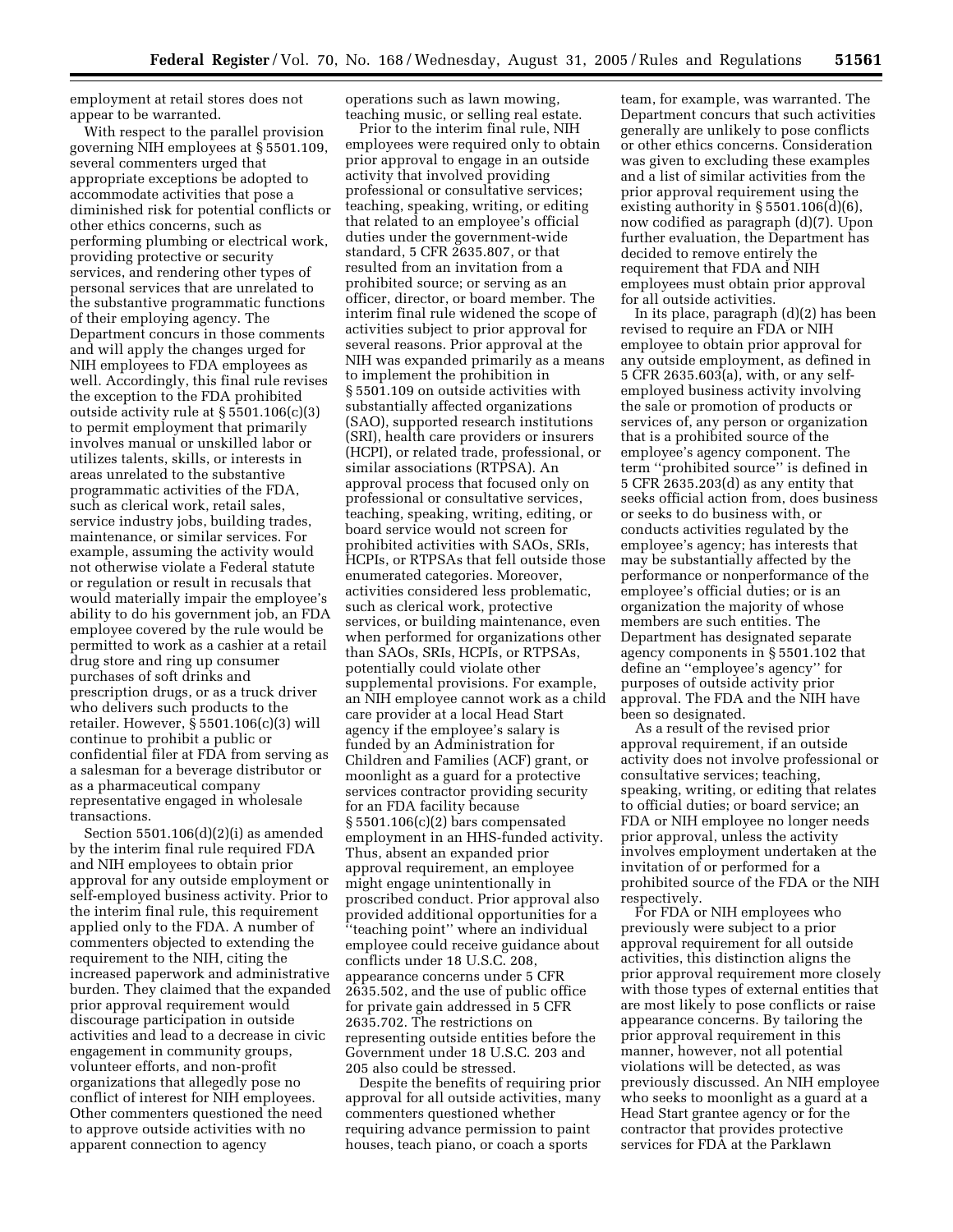Building will not have to file an HHS 520 prior approval form because the grantee and contractor are prohibited sources of ACF and FDA respectively, rather than NIH. This omission necessitates extensive training regarding the existing prohibitions in §§ 5501.106(c)(1) and (2) which bar employees from receiving compensation for assisting in the preparation of documents to be submitted to HHS or working in an HHS-funded activity.

Nevertheless, this change in the prior approval requirement from that specified in the interim final rule considerably reduces the paperwork and administrative burden for FDA and NIH employees and their respective agencies, without unduly diminishing the ability of each agency to ensure compliance with applicable ethics laws and regulations. A prior approval requirement for FDA or NIH employees that focused on whether the proposed employment is to be conducted with a prohibited source of HHS, as opposed to the employee's own component, would be unnecessarily broad, given the extensive reach of the Department's operations in many sectors of the economy. Accordingly, this final rule correlates prior approval with those activities and sources of outside employment that have a more clearly demonstrable nexus to the employee's work and that of the employing agency and hence the potential for ethics concerns.

The prior approval exceptions for activities with political, religious, social, fraternal, or recreational organizations formerly contained in paragraphs  $(d)(1)(iii)$  and  $(d)(2)(ii)$  are now combined, placed in new paragraph (d)(3)(i), and made applicable to all categories within the general approval requirement in paragraph  $(d)(1)$ , as well as to paragraph  $(d)(2)$ . The addition of new paragraph (d)(3) necessitated the renumbering of the succeeding paragraphs.

The amended paragraphs (d)(4)(ii)(D) through (d)(4)(ii)(O) specify information to be supplied by an employee who requests prior approval to engage in an outside activity. These paragraphs were edited without substantive change, with the exception of a new paragraph  $(d)(4)(ii)(F)$ , which caused the subsequent subparagraphs to be redesignated. The new subparagraph (F) elicits travel reimbursement information separately from compensation because travel reimbursement is treated differently under various ethics rules depending upon the employee's status and other circumstances. Subparagraph (I) is amended to focus solely on

compensation and non-travel related cash or in-kind items.

Paragraph (e) is amended to clarify that the designated agency ethics official may grant a written waiver of the prohibited outside activity rules to either an individual or a class of similarly situated persons.

Section 5501.109 Prohibited Outside Activities Applicable to Employees of the National Institutes of Health

Under § 5501.109(c)(1) of the interim final rule, subject to certain exceptions, all NIH employees were prohibited from engaging in employment (which includes serving as an officer, director, or other fiduciary board member, serving on a scientific advisory board or committee, and consulting or providing professional services) and compensated teaching, speaking, writing, or editing with a substantially affected organization (SAO), a supported research institution (SRI), a health care provider or insurer (HCPI), or a related trade, professional, or similar association (RTPSA). Employees were also prohibited from engaging in any self-employed business activity that involves the sale or promotion of products or services of an SAO or HCPI.

A ''substantially affected organization'' was defined to include those entities, irrespective of corporate form, that are engaged in the research, development, or manufacture of biotechnological, biostatistical, pharmaceutical, or medical devices, equipment, preparations, treatments, or products. The term includes those organizations a majority of whose members are engaged in such activities, such as industry trade associations, and any other entity classified by the designated agency ethics official as a substantially affected organization.

A ''supported research institution'' was defined as an educational institution or a non-profit independent research institute that within the last year or currently has applied for, proposed, or received an NIH grant, cooperative agreement, research and development contract, or cooperative research and development agreement (CRADA).

A ''health care provider or insurer'' was defined comprehensively to include the types of entities that are eligible to receive payments under the Medicare program for the provision of health care items or services and those risk-bearing entities that offer health insurance or health benefits coverage.

A ''related trade, professional, or similar association'' referred to a trade, professional, consumer, advocacy, or other organization, association, society,

or similar group that is significantly involved in advancing the interests of persons or entities engaged in activities related to or affected by the health, scientific, or health care research conducted or funded by the NIH.

The prohibited outside activities rules applicable to all NIH employees were intended to focus on those types of activities and external entities that may pose the most significant risk of potential conflicts. The need for prophylactic rules barring certain types of outside activities derived in part from the significant administrative burden inherent in case-by-case determinations and the difficulties encountered by nonscientific staff at NIH tasked with administering the ethics program. In order to advise whether an outside activity was related to an employee's official duties, the ethics staff often had to differentiate scientific work performed as an official duty assignment from that proposed as an outside activity, a technical task for which they lacked the requisite expertise. See the discussion in the preamble to the interim final rule at 70 FR 5548.

A number of commenters asserted that the translation of NIH discoveries into viable and available medical advances to improve the public health would be hampered by the restriction on outside consulting and other collaborations with industry. Given that the interim final rule contained no provisions limiting the ability of NIH employees to engage officially in efforts to advance NIH discoveries, or to travel in their official capacities to present and discuss research findings (at the expense of others where appropriate under NIH policy), and contained a specific exception permitting employees to engage in outside activities involving efforts to commercialize invention rights waived to them by the agency, the basis for those comments is unclear. No changes have been made in response to such comments.

Nevertheless, the Department has revised § 5501.109 to accommodate a significant number of comments from professional associations, constituent groups, university observers, employees and their families regarding the new restriction on employment, including consultation and board service, with ''related trade, professional or similar associations.'' Specifically, the comments expressed concern that restrictions imposed on the ability of NIH employees to participate fully as members of the greater scientific community would negatively affect the public health because NIH scientists would become isolated from their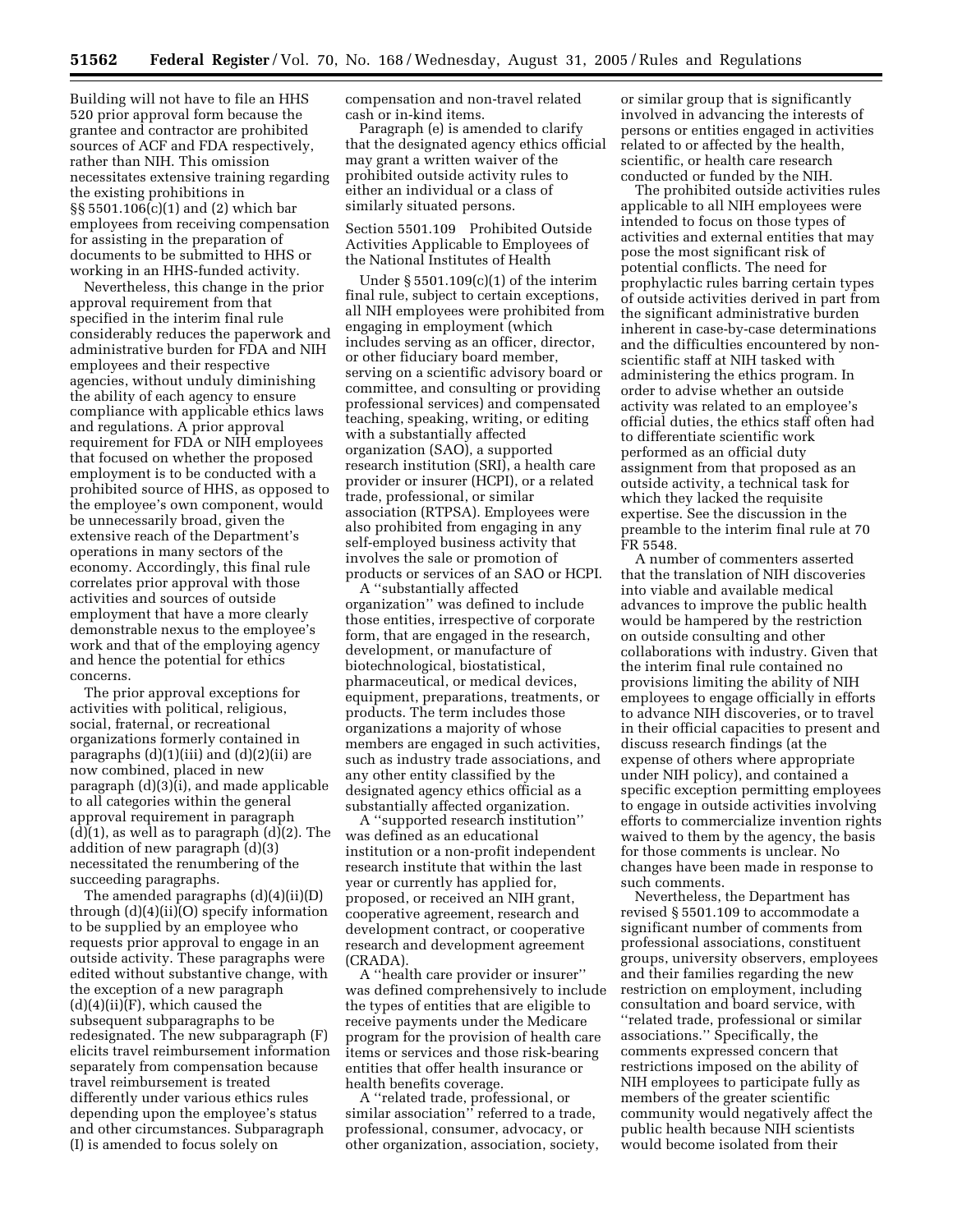counterparts in the private and academic sectors and ultimately a reduction in recruitment and retention at NIH would result. As noted in the preamble to the interim final rule at 70 FR 5549, the Department fully appreciates that scientific exchange between professionals is a cornerstone of the scientific process, and that science is a collaborative endeavor that necessitates interaction between experts in their respective fields.

Therefore, upon further consideration, outside activities with RTPSAs do not appear to raise the same concerns that underlie the prohibition on outside activities with SAOs, SRIs, and HCPIs. Although activities with health-related trade associations, such as those that represent health care providers or insurers, may present potential conflicts, the trade associations most directly interested in NIH research activities are those that represent the pharmaceutical, biotechnology, and medical device industries. Such trade associations are already covered by the prohibition on outside activities with SAOs due to the composition of their membership. In addition, serving as an officer or board member of, or consulting for, a professional association, an advocacy group, or a consumer organization, although not devoid of potential conflicts, presents financial interests and covered relationship issues distinct from those presented by employment or consulting with SAOs, SRIs, and HCPIs, the commercial interests of which are more directly affected by NIH research and funding activities. Consequently, in order to tailor more narrowly the scope of the outside activity prohibition, RTPSAs are deleted. Outside activities with RTPSAs that involve professional or consultative services, teaching, speaking, writing, editing, or board service or that are performed for a prohibited source of the employee's agency nevertheless require prior approval and are subject to the substantive provisions governing outside activities under prior existing law.

Section 5501.109(c)(3) of the interim final rule contained several exceptions designed to facilitate professional obligations and certain academic endeavors. These exceptions partially lifted the absolute bar on outside activities with the list of organizations described in  $\S 5501.109(c)(1)$ , but they did not affirmatively permit an activity that would otherwise violate Federal law or regulations, including 5 CFR parts 2635, 2636, and 5501. Specifically, exceptions were provided to allow, subject to the prior approval standard

and the substantive provisions governing outside activities under prior existing law, participation in pursuits that are critical to maintaining technical proficiency, professional licenses, and academic credentials and disseminating scientific information, such as teaching involving multiple presentations at academic institutions, providing individual patient care, moderating or presenting at continuing professional education programs, and writing or editing scientific articles, textbooks, and treatises that are subjected to scientific peer review or a substantially equivalent editorial review process. The rule also contained exceptions for employment with, providing professional or consultative services to, or teaching, speaking, writing, or editing for, a political, religious, social, fraternal, or recreational organization. The rule also recognized that individuals may be employed in less problematic roles with outside entities such as providing clerical assistance, janitorial services, or unskilled labor.

The exception to the outside activity prohibition in  $\S 5501.109(c)(3)(iii)$  for clerical or similar services is amended to correspond with the changes to the FDA counterpart to this provision at § 5501.106(c)(3)(ii)(B).

This final rule identifies four additional activities as exceptions to the outside activity prohibition in order to promote important educational objectives and advance public health and safety. As with the existing exceptions, any outside activity excepted from the prohibition in § 5501.109(c)(1) may be prohibited nonetheless if the activity would otherwise violate Federal law or regulations, including 5 CFR parts 2635, 2636, and 5501. With this caveat understood, two changes refine the existing exceptions for teaching and continuing professional education. Two other changes permit employees to serve, under certain circumstances, on data and safety monitoring boards associated with clinical research protocols and to lend their expertise on grant and scientific review committees for external funding institutions.

First, new § 5501.109(c)(3)(i)(B) permits compensation for a single class lecture delivered by the employee as part of a regularly scheduled course taught by an individual other than the employee at an accredited academic institution. Unlike the exception in paragraph (c)(3)(i)(A) for teaching a course involving multiple presentations, a compensated guest lecture delivered on a single occasion within the context of a college course is subject to the prohibition in 5 CFR 2635.807(a)(2)(i)(B)

on accepting compensated teaching and speaking invitations extended primarily because of official position and the subject matter restrictions of 5 CFR  $2635.807(a)(2)(i)(E)$ . The latter provision refers to activities the subject matter of which deals in significant part with the employee's current or recent (within the last year) work assignments or any ongoing or announced policy, program, or operation of the agency. Similarly, the new exception for single lectures will not permit compensation for activity related to the employee's official duties within the meaning of any other provisions in 5 CFR  $26\overline{3}5.807\left(\frac{1}{2}\right)(1)$ . Class lectures that would be prohibited as outside activities for these reasons may, in appropriate circumstances, be given as part of an employee's official duties with supervisory approval. Class lectures permissible as compensated outside activities would be those that result from invitations extended primarily because of the employee's expertise, that occur at universities lacking interests affected substantially by the employee's discharge of official duties, and that convey broad knowledge about a particular scientific or clinical area, and not those that focus on the employee's own work or other cutting-edge research conducted at the NIH.

Second, the current continuing professional education exception addresses only one aspect of the instructional continuum in the medical profession, *i.e.*, those seminars that are open to practicing physicians. Presentations geared to an audience composed of medical students and resident physicians-in-training, commonly known as Grand Rounds, are not covered, yet the educational interaction of NIH employees with this population is as critically important as participation in continuing medical education (CME) instruction, particularly given the potential to recruit attendees to work at the NIH. Accordingly, new paragraph (c)(3)(vii) incorporates a Grand Rounds exception with appropriate limitations to preclude participation in such activities if an SAO or speakers' bureau affiliated with an SAO sponsors the program or the employee's presentation other than through an unrestricted educational grant.

As with other exceptions in paragraph (c)(3), the exception for compensated Grand Rounds presentations is subject to the limitations in 5 CFR 2635.807. Accordingly, the invitation to deliver a Grand Rounds presentation cannot have been tendered to the employee primarily because of the employee's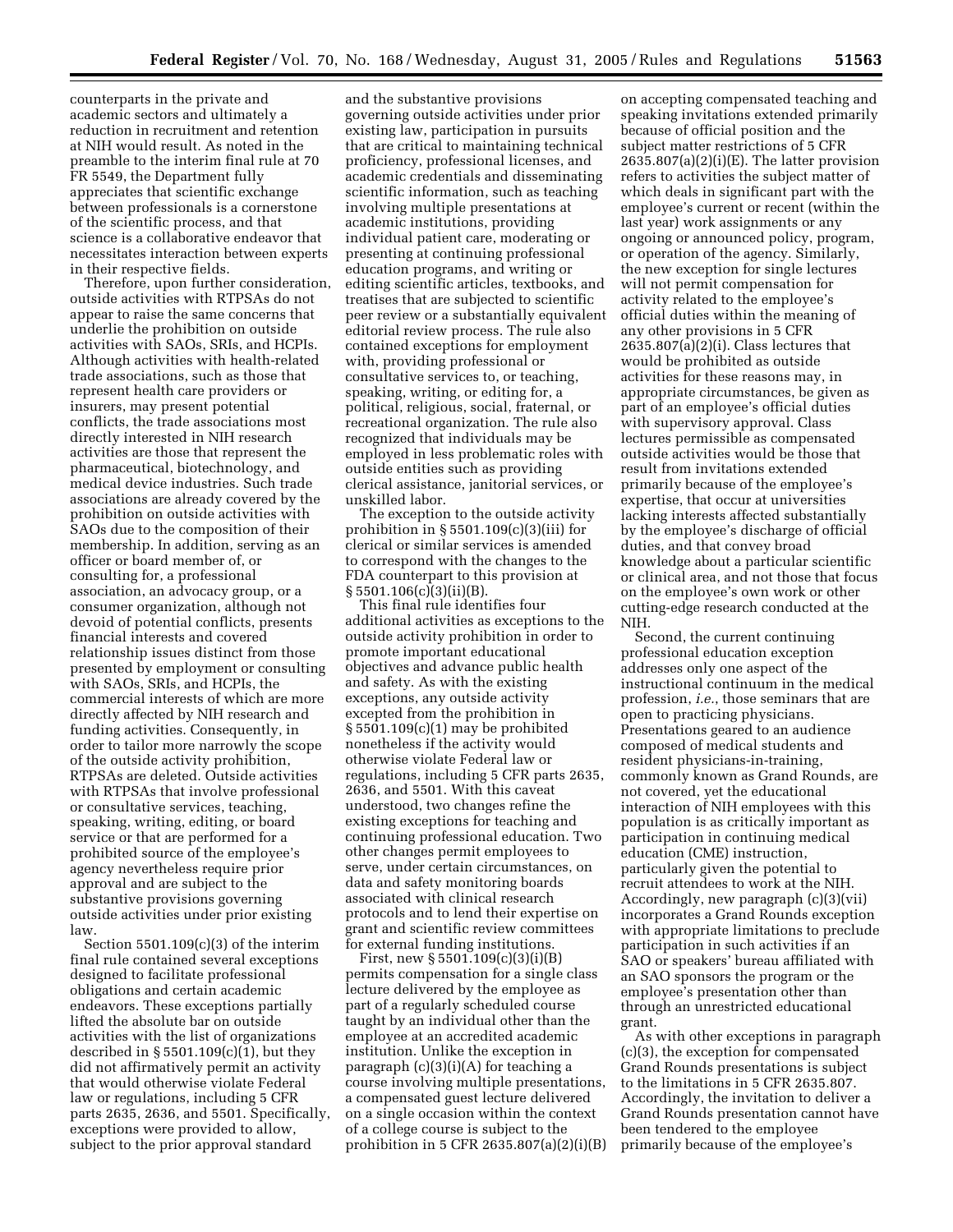official position or extended by an entity that has interests that may be substantially affected by the performance or nonperformance of the employee's official duties. The subject matter of the Grand Rounds presentation must not deal in significant part with the employee's recent (within the last year) or current assignments or any ongoing or announced policy, program, or operation of the NIH. The information conveyed may not draw substantially on ideas or official data that are nonpublic information.

Third, NIH employees often have played a critical role in serving on data and safety monitoring boards (DSMB) for clinical trials conducted at universities and medical research institutes. These boards monitor incoming statistical and other data on patient outcomes and adverse events that may be associated with a drug, biologic, or an intervention under review in a clinical trial. The DSMB members are experts in relevant disciplines, such as trial design, biostatistics, and bioethics, who are not directly involved in conducting the study. Although the DSMB members generally are considered a group separate from the sponsor (entity that funds the trial), the organizer (entity that selects the members), or the investigators (lead scientific staff that conducts the clinical research), DSMBs follow various models with respect to the degree of independence from the sponsor. See Arthur S. Slutsky *et al.*, *Data Safety and Monitoring Boards*, 350 N. Eng. J. Med. 1143 (2004); Food and Drug Administration, *Guidance for Clinical Trial Sponsors on the Establishment and Operation of Clinical Trial Data Monitoring Committees*  (2001), draft guidance available at *[http://www.fda.gov/cber/gdlns/](http://www.fda.gov/cber/gdlns/clindatmon.pdf)  clindatmon.pdf*; National Institutes of Health, *Further Guidance on Data and Safety Monitoring for Phase I and Phase II Trials* (2000), available at *http:// [grants.nih.gov/grants/guide/notice-files/](http://grants.nih.gov/grants/guide/notice-files/NOT-OD-00-038.html)  NOT-OD-00-038.html*; and National Institutes of Health, *NIH Policy for Data and Safety Monitoring* (1998), available at *[http://grants.nih.gov/grants/guide/](http://grants.nih.gov/grants/guide/notice-files/not98-084.html)  notice-files/not98-084.html*.

The exception is intended to facilitate DSMB service, while maintaining the restrictions if a substantially affected organization selects the members of the DSMB or pays for their service, or if the protocol is funded by the NIH. The exception is also unavailable if the activity would violate the HHS-wide prohibitions in 5 CFR 5501.106(c)(1) and (2) relating to the compensated preparation of documents intended for

submission to HHS and working for pay on an HHS-funded activity.

Fourth, NIH employees also have served on grant and scientific review committees for private foundations and other grant-making entities to assist those institutions in awarding their own funds to qualified applicants. NIH employees lend their considerable expertise in judging scientific merit, project feasibility, and other factors. As a result of the interim final rule, private foundations that funded scientific research activities would have been considered an RTPSA inasmuch as they are organizations that are ''significantly involved in advancing the interests of persons or entities engaged in activities related to or affected by the health, scientific, or health care research conducted or funded by the NIH.'' 70 FR 5560. Serving on grant and scientific review committees for private foundations and other grant-making entities is in the public interest, even where done in a personal capacity. Accordingly, the rule is amended to provide an appropriate exception.

For the most part, permitting this activity has been accomplished by removing RTPSAs from the list of organizations described in § 5501.109(c)(1); however, because an SRI or an HCPI can also make grant awards, an exception in new paragraph (c)(3)(viii) is added. For example, a private foundation that makes research grants might itself receive a training or conference grant from the NIH and thus may be considered an SRI. Absent the exception, an employee might be precluded from serving on a body that assists the private foundation in awarding research grants. Similarly, a university or hospital within the SRI and HCPI categories might receive a donation or bequest intended for the purpose of making research grants. Those entities also may convene groups to advise on the selection of grantees.

The exception does not permit an employee to serve on a grant or scientific review committee for a grant award or program funded by the NIH. In addition, if the employee is paid to serve on a grant or scientific review committee, such service cannot involve the preparation of documents intended for submission to HHS within the meaning of § 5501.106(c)(1), and the grant award or program about which the committee provides input cannot be an HHS-funded activity as described in  $\S 5501.106(c)(2)$ . A further caveat is that a substantially affected organization cannot select the members of the grant or scientific review committee or pay them for their service. Provided that the funding institution retains control of

member selection and payment, this caveat is not intended to preclude such service if a substantially affected organization provides an unrestricted grant to the funding institution.

Paragraphs  $(c)(4)$  and  $(c)(5)$ , which provided a transitional grace period with an opportunity for an extension of time for terminating outside activities prohibited by paragraph (c)(1), are removed. The time periods calculated from the date of publication of the interim final rule, February 3, 2005, have passed, and such activities should now have ceased.

Section 5501.110 Prohibited Financial Interests Applicable to Employees of the National Institutes of Health

Section 5501.110 of the interim final rule prohibited employees of the NIH who file either a public or confidential financial disclosure report, and their spouses and minor children, from owning stock and having other financial interests in substantially affected organizations, subject to certain exceptions. All other NIH employees (as well as those confidential filers excluded from coverage by the rule) were subject to a \$15,000 limit on the holding or acquisition of such interests and certain other restrictions. All NIH employees were permitted to invest freely in widely diversified, publicly traded mutual funds, even if those funds owned shares in substantially affected organizations. The rule also allowed spouses, and employees who came from industry, to retain financial interests derived from industry employment, such as stock options distributed as compensation, provided any resulting conflicts were managed appropriately.

Although these provisions were no more onerous than existing financial holdings restrictions that have applied to FDA employees since 1972, the commenters urged the Department to treat NIH employees differently than their counterparts at FDA because the NIH is not primarily a regulatory agency. They also criticized the application of the prohibited holdings rule to all NIH employees regardless of their relative seniority within the organization or the nature of their official duties. Some commented on the focus on substantially affected organizations for all employees rather than on office supplies, computer equipment, and travel-related businesses with which certain employees may have conflicts under pre-existing government-wide rules. A number of commenters asked why the rules applied to spouses and minor children who have no impact on the pharmaceutical and biotechnology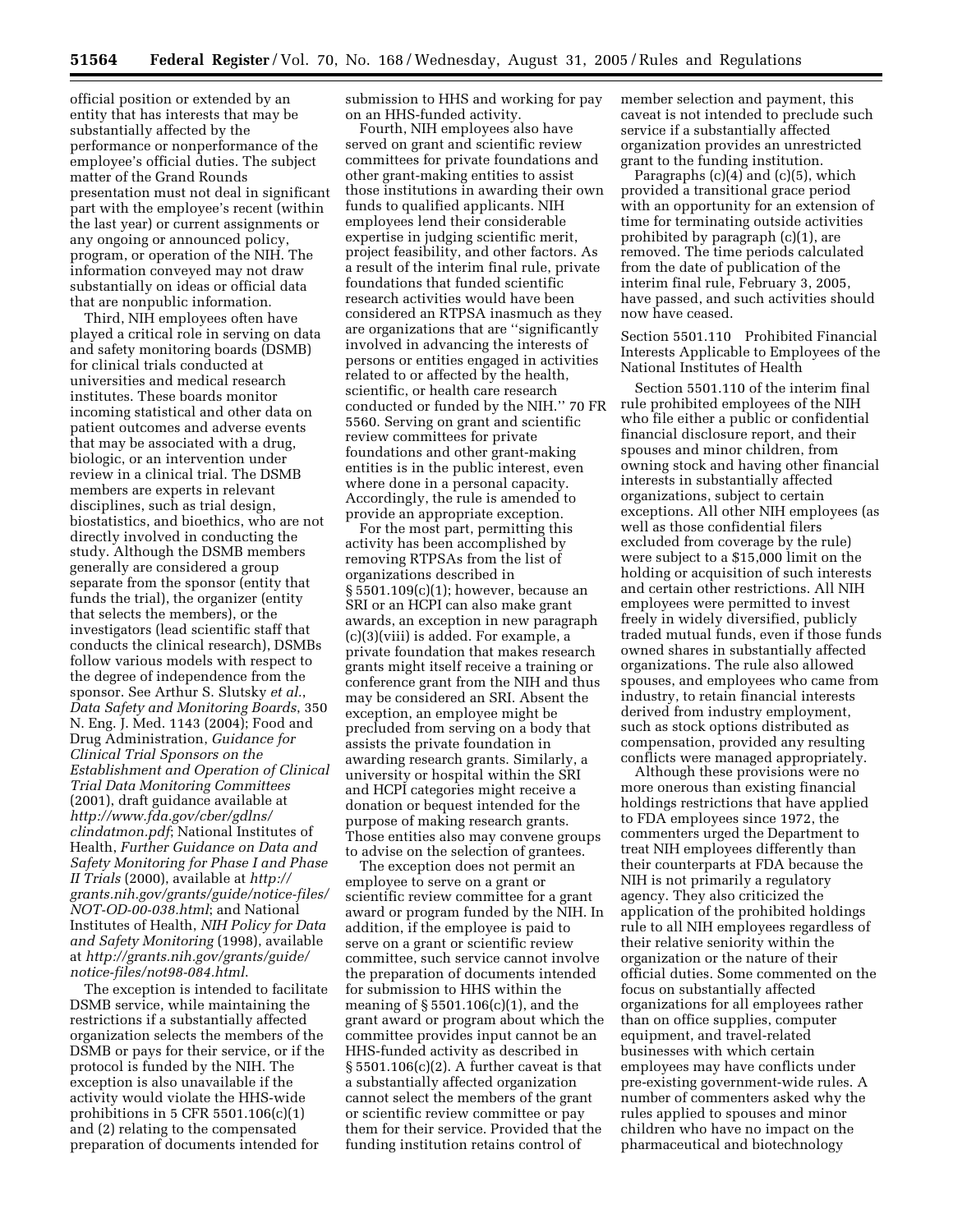industries, and questioned more generally the exclusion of an entire economic sector from family investment and retirement portfolios.

Many comments demonstrated that the existing law governing conflicts of interest is not well understood. In arguing for elimination of the prohibited holdings rule, a number of commenters assumed incorrectly that a return to the status quo existing prior to the interim final rule invariably would preserve their ability to hold financial interests in substantially affected organizations, without realizing that each employee's situation would still be subject to a caseby-case analysis that could result in a directed divestiture. Others believed incorrectly that potential conflicts can be managed with full disclosure or that no violation can occur as long as the employee's actions do not actually move stock prices. Apparently unaware that those who give advice, conduct research, or recommend action in a government matter can be fully culpable, others saw no need to limit stock holding because they believed erroneously that only decision makers would have financial conflicts. Other commenters criticized a mechanistic or legalistic approach to conflicts without fully comprehending that Federal law prescribes very specific standards.

In implementing those standards, the interim final rule imposed a significantly changed environment for handling potential conflicts of interest arising from financial interests in substantially affected organizations. Congressional oversight and media reports included references to situations in which the connection to industry derived from financial holdings, and not solely from outside consulting. The new rule replaced a case-by-case evaluation of an employee's duties and financial interests with a bright-line rule designed to eliminate financial conflicts altogether. The rule encompassed the holdings of a spouse and minor children because their interests are imputed to the employee under the criminal conflict of interest statute, 18 U.S.C. 208. The changes wrought by the interim final rule were intended to protect both the employee and the agency more effectively.

Regulations governing the conduct of the employees of any agency must reflect the agency's effect on its constituents and stakeholders. The pharmaceutical, biotechnology, and health care industries have changed substantially over the past two decades, and continue to evolve at a rapid pace. The NIH does not exist or work in a vacuum. Every day, the NIH announces findings or results, scientific priorities,

or strategic relationships or plans that impact companies in those fields. Any agency that has this power must hold itself and its employees to an appropriate standard. Given the complexity of the financial interests in those industries, monitoring and identifying conflict of interest situations on a case-by-case basis was no longer considered feasible for the NIH.

The interim final rule recognized no difference between ''regulatory'' and ''non-regulatory'' agencies because the legal standards applicable to employee conduct do not make such distinctions. Government agencies, without regard to how their functions may be characterized, exercise significant influence over the activities of non-Federal entities. A core mission of the NIH is to provide the basic science that forms the foundation upon which non-Federal research and development may proceed. Moreover, the potential to affect the financial interests of pharmaceutical and biotechnology companies through clinical trials can be significant. Most importantly, the rule was intended to assure the public in general, and human subjects enrolled in NIH trials in particular, that public health decisions would be made without even the appearance of influence from extraneous financial interests.

Prohibited holdings regulations similar to those applicable to the NIH have been considered an appropriate means to manage potential conflicts and address appearance concerns at various government agencies or agency subcomponents. The prohibitions at those agencies also apply to the financial interests of the employee, spouse, and minor children, and are enforced without regard to the nature of the individual employee's duties. For example, the Department of Housing and Urban Development (HUD) prohibits employee ownership of financial interests in housing and other real estate projects that HUD subsidizes and bars investments in Fannie Mae stock or the securities of other companies that are collateralized by Fannie Mae securities. 5 CFR 7501.104. At the Department of the Treasury, the Office of the Comptroller of the Currency bans investments in the banking industry. 5 CFR 3101.108. Various components of the Environmental Protection Agency (EPA) preclude investments in the automotive, pesticide, and mining industries, and EPA information resources management employees cannot own stock in data management, computer, or information processing firms. 5 CFR 6401.102. At the Department of Transportation,

Federal Railroad Administration employees cannot invest in railroads, and Federal Aviation Administration employees are barred from owning stock in an airline or aircraft manufacturing company, or in their suppliers of components or parts. 5 CFR 6001.104.

Against this background, retaining a prohibited holdings regulation at the NIH is amply justified, and comments urging the elimination of the provision have not been adopted. Some commenters recommended retargeting the prohibition toward various subsets of the employee population. These suggestions have received serious consideration, although a number of concerns remain. Retargeting the financial holdings prohibition will require most employees to acquire a more detailed understanding of the law and assume a greater degree of personal responsibility for their actions.

Under the criminal conflict of interest statute, 18 U.S.C. 208, and OGE regulations in 5 CFR parts 2635 and 2640, employees, as well as their spouses and minor children, generally are not able to own stock valued above certain limits if the employees' official duties require them to be involved in particular matters that either involve a company in which they, their spouse, or minor children own stock or that would affect the financial interests of such a company or industry. Absent a waiver under § 208(b), conflicting assets worth more than these limits can be retained only if the employee, without materially impairing his ability to perform the duties of his position, can recuse from working on a matter that would affect the company, and provided that the arrangement does not adversely affect the agency's ability to accomplish its mission.

The task of monitoring investments and recusing appropriately is particularly challenging in an era where mergers, acquisitions, joint ventures, licensing agreements, and corporate name changes are common in the biomedical industry. One of the goals of the prohibited holdings rule was to avoid putting employees into a position where, in a fast paced work environment, they might participate in a government matter at their peril. Further, it had become increasingly difficult to sort through, on a case-bycase basis, these individual circumstances and police such situations to the degree required to maintain public confidence. These concerns remain, but there are other means to attain the desired objective, including increased staffing and resources to address the problem, a massive and continuous effort at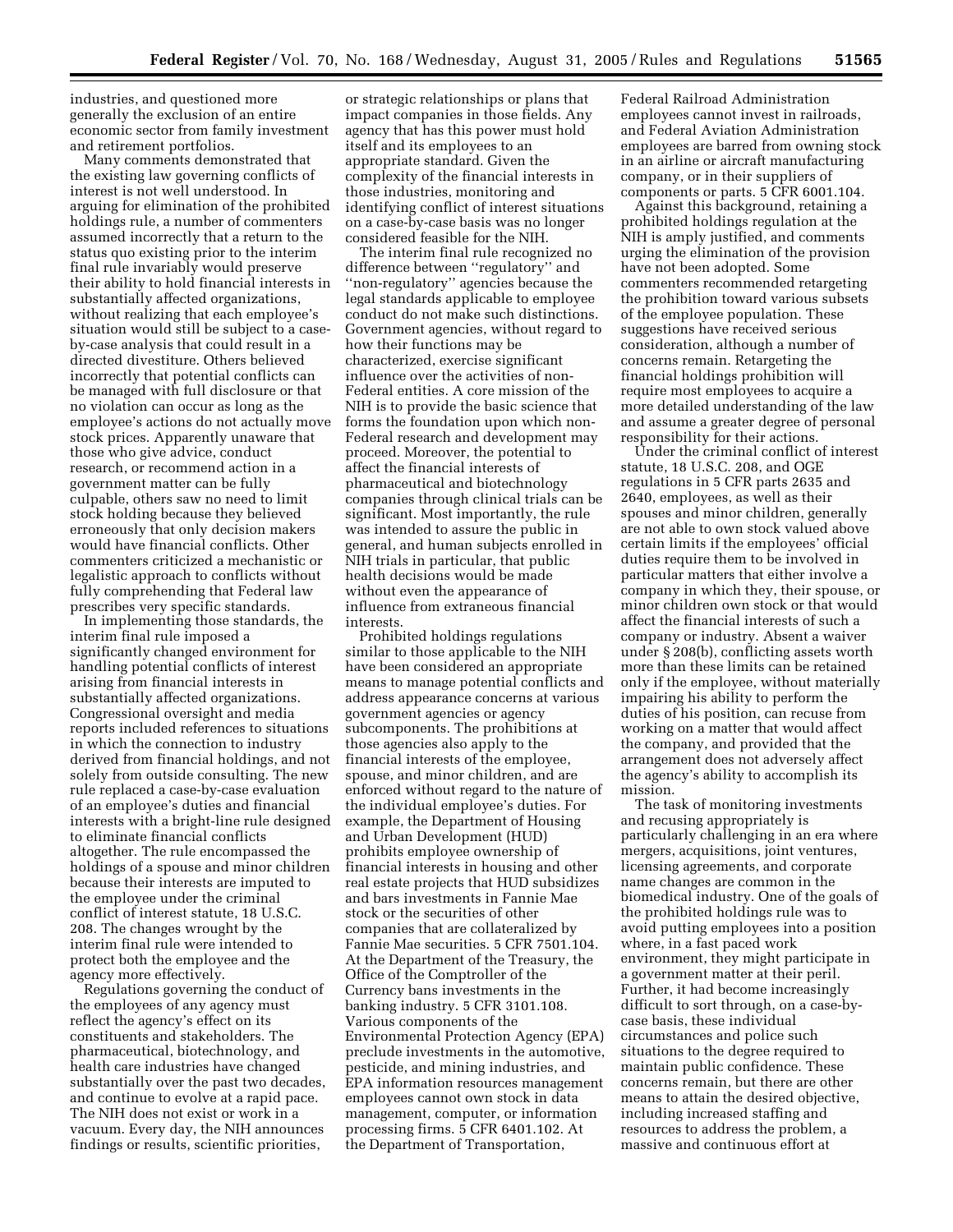training employees, and holding employees personally accountable for knowing their holdings and recognizing the financial consequences of agency actions in which they may participate. The majority of commenters encouraged the agency to retarget the prohibited holdings rule. Many expressed their belief that stricter enforcement of prior rules would have avoided the problems. They observed that the public perception of the NIH is dependent largely upon the actions of its leadership and of those who are most directly involved in making key decisions that affect human subjects enrolled in clinical trials. A regulatory scheme that insulated senior employees from financial ties to industry was urged as a more measured response to the ethics concerns at the NIH.

The NIH has committed additional staff and resources to ethics program administration. Detailed training development is underway, and a renewed commitment to enforce the rules and to pursue appropriate corrective actions is evident. In this context, the Department has decided to adopt the recommendation that the prohibited holdings rule be limited to senior employees.

For this purpose, "senior employee" will include the NIH Director and the NIH Deputy Director; members of the senior staff within the Office of the Director who report directly to the NIH Director; the Directors, the Deputy Directors, Scientific Directors, and Clinical Directors of each NIH institute and center (IC); extramural program officials who report directly to an IC Director; and any employee of equivalent levels of decision-making responsibility who is designated as a senior employee by the designated agency ethics official or the NIH Director, in consultation with the designated agency ethics official.

Senior employees, their spouses, and minor children will be barred from having financial interests in substantially affected organizations, subject to the exceptions for pensions and other employee benefits, diversified mutual funds, and exceptional circumstances that existed under the interim final rule. In addition, because the OGE regulatory exemptions in 5 CFR 2640.201 and 2640.202 allow an employee to participate in certain types of matters depending upon the value of sector mutual fund interests and publicly traded securities within the investment portfolio of the employee, spouse, and minor children, § 5501.110 has been amended to allow senior employees to take advantage of the OGE exemptions. Under current *de minimis* 

thresholds, and subject to certain limitations, senior employees, their spouses, and minor children will be permitted to retain investments in SAOs capped at \$15,000 in any one company. Although they may own multiple \$15,000 holdings in SAOs, provided their cumulative interests in SAOs and SAO sector funds are less than 50 percent of their total investments, senior employees will be required, through broker instructions or otherwise, to monitor capital appreciation and divest any portion that exceeds \$15,000. Similarly, total investments in sector funds that state in a prospectus the objective or practice of concentrating their investments in the securities of substantially affected organizations will be capped at \$50,000. In calculating the fair market value of any holdings, including stock options, that are subject to these exemption limits, guidance issued by OGE for reporting asset values for financial disclosure purposes will apply. Other generally accepted valuation principles, not inconsistent with OGE guidance, also may be utilized.

The \$15,000 cap will adjust automatically to any change in the exemption limit for matters involving parties at 5 CFR 2640.202(a), and the \$50,000 cap will change in tandem with the sector fund monetary limit at 5 CFR 2640.201(b). As was the case in the interim final rule, although the dollar amounts are linked, an NIH exception and an OGE exemption may not be identical. For example, not all financial interests valued at \$15,000 or less will be covered by the OGE regulatory exemption. Although the NIH exception permits a senior employee to hold a financial interest in a non-publicly traded company (assuming all the other criteria in the section are also satisfied), the OGE regulatory exemption only applies to securities in publicly traded companies or long-term Federal Government or municipal securities. Similarly, the NIH exception would permit ownership of stock options valued at \$15,000 or less, but the OGE regulatory exemption for interests in securities would not apply. Accordingly, senior employees are reminded that even though § 5501.110 may allow retention of certain assets that would otherwise be prohibited, the financial interest may nevertheless be problematic under 18 U.S.C. 208. Absent a regulatory exemption that specifically addresses the financial interest, a recusal, a divestiture, or an individual waiver may be required.

The exceptional circumstances exception to the prohibited holdings rule, formerly found in paragraph (d)(3)

of the interim final rule and now codified in the final rule as paragraph (d)(4), is amended to clarify that an exception may be granted to a class of individuals. Although the prohibition in § 5501.110(c) has been significantly narrowed in its application only to senior employees, their spouses and minor children, class exceptions may be appropriate where the identified class shares a common factual pattern and the requisite reasons for an exception are similarly evident. An example might be an exception for financial interests held by minor children of new entrant senior employees where the minors are within a certain number of months of attaining the age of majority, and the conflict arising from the retention of the financial interests can be managed through appropriate recusals for a timelimited period. Another example might address the inheritance by a senior employee of a prohibited financial interest a few months before retirement.

Section 5501.111 Awards Tendered to Employees of the National Institutes of Health

Section 5501.111, as added by the interim final rule, mandated that a senior NIH employee would not be permitted to accept a gift with an aggregate market value of more than \$200, or cash or an investment interest, that constituted an award or incident to an award given because of the employee's official position or from a prohibited source. (Although often referred to as an award, an honor or other recognition that entailed only the receipt of a plaque or other item of little intrinsic value presented at a gathering of interested persons could be accepted if the presentation item satisfied the criteria for exclusion from the gift definition in 5 CFR 2635.203(b), and the free attendance, including food, refreshments, and entertainment, at the event met the exception requirements for widely attended gatherings and other events in 5 CFR 2635.204(g)).

Section 5501.111 prohibited nonsenior employees from accepting awards from a person, organization, or other donor that: is seeking official action from the employee, any subordinate of the employee, or any agency component or subcomponent under the employee's official responsibility; does business or seeks to do business with any agency component or subcomponent under the employee's official responsibility; conducts activities substantially affected by any agency component or subcomponent under the employee's official responsibility; or is an organization a majority of whose members fall into one of the above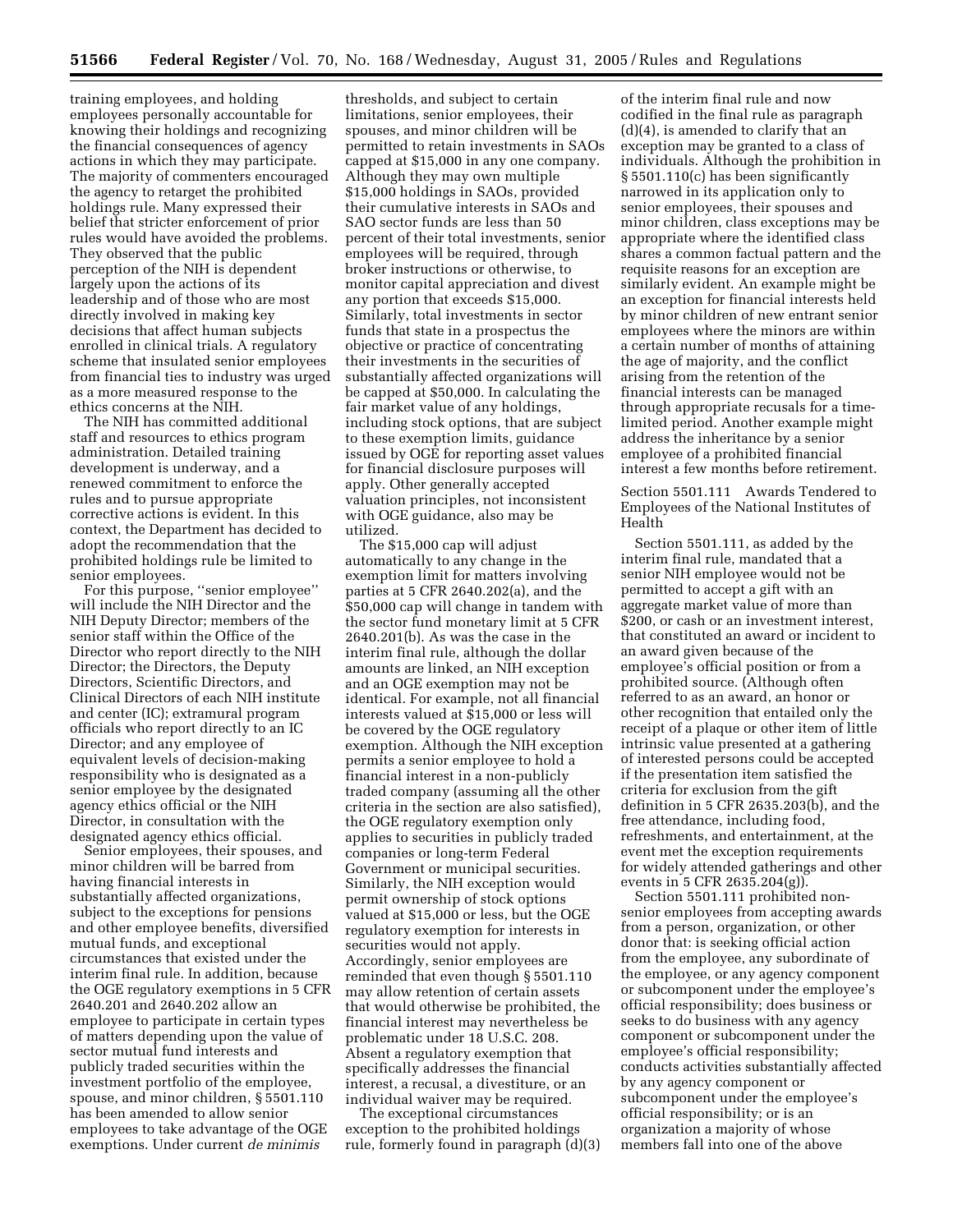categories. In other words, such NIH employees could not accept a cash award or one valued at more than \$200 that was tendered by a donor that had matters pending under the employee's official responsibility, either individually or before subordinates in the employee's chain of command, irrespective of whether the matter would ever reach the employee for advice or decision.

Upon further consideration, given that the official position and prohibited source criteria for precluding awards to senior employees added little to the official responsibility test applicable to every other employee, section 5501.111 is amended to apply one uniform rule for all employees based on whether the award donor has matters pending under the employee's official responsibility. The section incorporates the definition of ''official responsibility'' contained in 18 U.S.C. 202(b): ''the direct administrative or operating authority, whether intermediate or final, and either exercisable alone or with others, and either personally or through subordinates, to approve, disapprove, or otherwise direct Government action.''

## *B. Supplemental Financial Disclosure Regulations*

# 5502.105 Agency Procedures

The provision governing reporting procedures is amended to codify the authority of the designated agency ethics official or separate agency components, with the concurrence of the designated agency ethics official, to prescribe standard forms for the collection of information deemed necessary or appropriate to implement part 5502.

5502.106 Supplemental Disclosure of Prohibited Financial Interests Applicable to Employees of the Food and Drug Administration

Section 5502.106, as added by the interim final rule, required FDA and NIH employees to report prohibited financial interests, including those interests that are covered by an applicable exception, within 30 days of joining the agency, being reassigned from another part of HHS, or acquiring such interests, for example, through marriage, gift, or inheritance. This final rule specifies that the value of such interests must be reported. It also removes from § 5502.106 those provisions applicable to NIH employees and places them in a new § 5502.107 in order to correlate with the changes made to the NIH prohibited holdings regulation.

5502.107 Supplemental Disclosure of Financial Interests in Substantially Affected Organizations Applicable to Employees of the National Institutes of Health

New § 5502.107 carries forward the same reporting obligations previously contained in § 5502.106, and clarifies that the value of the reported interests must be disclosed, but revises the class of NIH employees subject to the reporting requirement. With the changes made to 5 CFR 5501.110, subjecting every employee to an extensive and burdensome disclosure obligation is no longer required. Although only senior NIH employees are now subject to a prohibited holdings rule, § 5502.107 will require disclosure of financial interests in substantially affected organizations by filers of public and confidential financial disclosure reports and those employees who are not filers but who serve as clinical investigators designated in an NIH clinical research protocol approved by an institutional review board. The term ''clinical investigator'' means the principal investigator, accountable investigator, lead associate investigator, medical advisory investigator, associate investigators, and other subinvestigators who make direct and significant contributions to the NIH clinical study, and may include registered nurses and allied health professionals so designated. Those employees who file public or confidential financial disclosure reports or who serve as clinical investigators possess budgetary, grant-making, or research authority, exercise discretion at higher levels within the agency, or are in positions with the potential to affect significantly the life and safety of human subjects. Because holdings in substantially affected organizations may continue to pose conflicts for this cohort of employees, and divestiture on a case-bycase basis may be required, disclosure continues to play a critical role in ethics program administration. Accordingly, depending on the number of clinical research protocols approved each year, approximately one-third to one-half of the NIH employee population will remain subject to the disclosure requirement specified in § 5502.107.

New § 5502.107 also restarts the initial reporting date for on-duty employees subject to the revised disclosure rule. Public filers, confidential filers, and clinical investigators on duty at the NIH on the effective date of this final rule must report in writing on or before October 31, 2005, their holdings in substantially affected organizations held on the date

the report is filed. Under the prior regulation, the initial report presented a snapshot of an employee's holdings as of the effective date of the rule. As a result of filing extensions, a considerable gap in time could make the information on the filed report out-ofdate. Accordingly, under new § 5502.107, the initial disclosure report must be current as of the date of filing.

#### **IV. Matters of Regulatory Procedure**

#### *Regulatory Flexibility Act*

The Department of Health and Human Services has determined under the Regulatory Flexibility Act, 5 U.S.C. chapter 6, that this rule will not have a significant economic impact on a substantial number of small entities because the rule prescribes personnel provisions that primarily affect HHS employees.

#### *Paperwork Reduction Act*

The Paperwork Reduction Act, 44 U.S.C. chapter 35, does not apply to these final rule amendments because they do not contain information collection requirements that are subject to approval by the Office of Management and Budget.

## *Congressional Review Act*

The Department of Health and Human Services has determined that this rulemaking is not a rule as defined in 5 U.S.C. 804, and, thus, does not require review by Congress.

#### *Executive Orders 12866 and 12988*

Because this rule relates to HHS personnel, it is exempt from the provisions of Executive Orders 12866 and 12988.

#### **List of Subjects**

## *5 CFR Part 5501*

Conflict of interests, Ethics, Executive branch standards of conduct, Financial interests, Government employees, Outside activities.

#### *5 CFR Part 5502*

Conflict of interests, Ethics, Government employees, Outside activities, Reporting and recordkeeping requirements.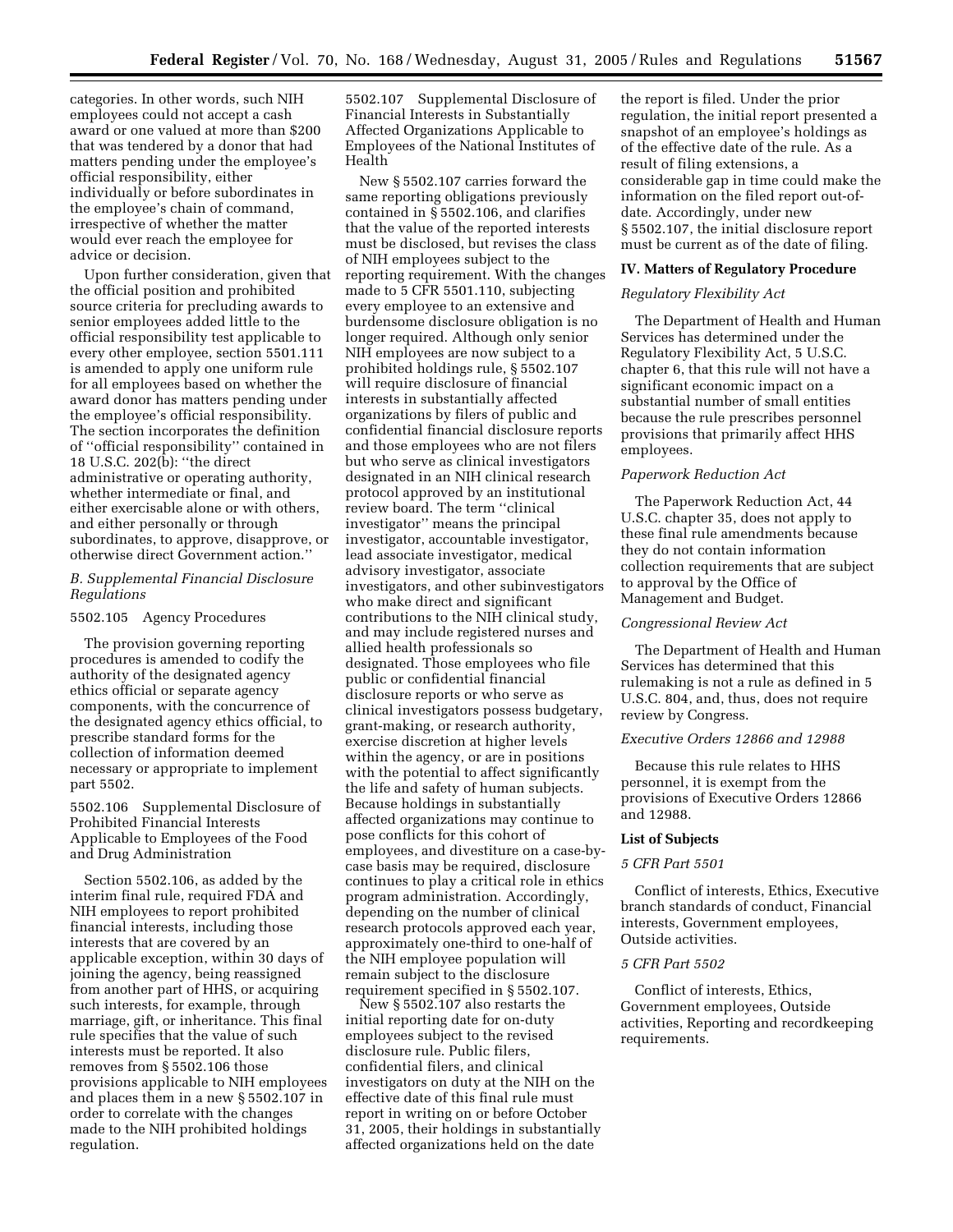Dated: August 25, 2005. **Edgar M. Swindell,**  *Designated Agency Ethics Official, Department of Health and Human Services.* 

Dated: August 25, 2005.

**Michael O. Leavitt,** 

*Secretary, Department of Health and Human Services.* 

Approved: August 26, 2005.

**Marilyn L. Glynn,** 

*General Counsel, Office of Government Ethics.* 

■ For the reasons discussed in the preamble, the Department of Health and Human Services, with the concurrence of the Office of Government Ethics, adopts as a final rule the interim final rule that amended 5 CFR part 5501 and added 5 CFR part 5502, which was published at 70 FR 5543 on February 3, 2005, and which was amended by the interim final rule published at 70 FR 37009 on June 28, 2005, with the following changes:

**Title 5—[Amended]** 

**Chapter XLV—Department of Health and Human Services** 

## **PART 5501—SUPPLEMENTAL STANDARDS OF ETHICAL CONDUCT FOR EMPLOYEES OF THE DEPARTMENT OF HEALTH AND HUMAN SERVICES**

■ 1. The authority citation for part 5501 continues to read as follows:

**Authority:** 5 U.S.C. 301, 7301, 7353; 5 U.S.C. App. (Ethics in Government Act of 1978); 25 U.S.C. 450i(f); 42 U.S.C. 216; E.O. 12674, 54 FR 15159, 3 CFR, 1989 Comp., p. 215, as modified by E.O. 12731, 55 FR 42547, 3 CFR, 1990 Comp., p. 306; 5 CFR 2635.105, 2635.203, 2635.403, 2635.802, 2635.803.

■ 2. Amend § 5501.101 by revising the first sentence of the introductory text in paragraph (c) to read as follows:

# **§ 5501.101 General.**

\* \* \* \* \* (c) *Definitions.* Unless a term is otherwise defined in this part, the definitions set forth in 5 CFR parts 2635 and 2640 apply to terms in this part. \*\*\*

\* \* \* \* \*

 $\blacksquare$  3. Amend § 5501.102 by revising paragraph (b)(1) to read as follows:

## **§ 5501.102 Designation of HHS components as separate agencies.**

\* \* \* \* \* (b) *Definitions*—(1) *Employee of a component* includes, in addition to employees actually within a component, an employee of the Office of the General Counsel whose regularly assigned duties and responsibilities principally involve

the provision of legal services to the relevant component with respect to substantive programmatic issues.

\* \* \* \* \* ■ 4. Amend § 5501.106 as follows: ■ a. Revise paragraph (c)(3)(ii)(B) to read as set forth below;

 $\blacksquare$  b. Revise paragraphs (d)(1) and (d)(2) to read as set forth below;

- c. Redesignate paragraphs (d)(3)
- through  $(d)(6)$  as  $(d)(4)$  through  $(d)(7)$ ; ■ d. Add new paragraph (d)(3) to read as set forth below;

■ e. Revise redesignated paragraphs  $(d)(4)(ii)(D)$  and  $(d)(4)(ii)(E)$  to read as set forth below;

■ f. Redesignate paragraphs (d)(4)(ii)(F) through  $(d)(4)(ii)(N)$  as  $(d)(4)(ii)(G)$ through  $(d)(4)(ii)(O);$ 

■ g. Revise redesignated paragraphs  $(d)(4)(ii)(I)$  through  $(d)(4)(ii)(K)$  to read as set forth below;

 $\blacksquare$  h. Add new paragraph  $(d)(4)(ii)(F)$  to read as set forth below;

■ i. Remove the words "paragraph (d)(3)'' in the second sentence of redesignated paragraph (d)(6) and add, in their place, the words ''paragraph  $(d)(4)$ ";

■ j. Revise paragraph (e) to read as set forth below.

The additions and revisions read as follows:

#### **§ 5501.106 Outside employment and other outside activities.**

- \* \* \* \* \*
	- (c) \* \* \*
	- $(3) * * * *$
	- $(ii) * * * *$

(B) The employment primarily involves manual or unskilled labor or utilizes talents, skills, or interests in areas unrelated to the substantive programmatic activities of the FDA, such as clerical work, retail sales, service industry jobs, building trades, maintenance, or similar services. \* \* \* \* \*

(d) *Prior approval for outside employment and other outside activities*-(1) *General approval requirement.* Except as provided in paragraph (d)(3) of this section, an employee shall obtain written approval prior to engaging, with or without compensation, in outside employment, including self-employed business activities, or other outside activities in which the employee seeks to:

(i) Provide consultative or professional services, including service as an expert witness;

(ii) Engage in teaching, speaking, writing, or editing that:

(A) Relates to the employee's official duties within the meaning of 5 CFR 2635.807(a)(2)(i)(B) through (E); or

(B) Would be undertaken as a result of an invitation to engage in the activity that was extended to the employee by a person or organization that is a prohibited source within the meaning of 5 CFR 2635.203(d), as modified by the separate HHS component agency designations in § 5501.102; or

(iii) Provide services to a non-Federal entity as an officer, director, or board member, or as a member of a group, such as a planning commission, advisory council, editorial board, or scientific or technical advisory board or panel, which requires the provision of advice, counsel, or consultation.

(2) *Additional approval requirement for employees of the Food and Drug Administration and the National Institutes of Health.* In addition to the general approval requirements set forth in paragraph (d)(1) of this section, an employee of the Food and Drug Administration or the National Institutes of Health shall obtain written approval prior to engaging, with or without compensation, in any outside employment, as defined in 5 CFR 2635.603(a), with, or any self-employed business activity involving the sale or promotion of products or services of, any person or organization that is a prohibited source of the employee's component agency.

(3) *Exceptions to prior approval requirements.* (i) Notwithstanding the requirements of paragraphs (d)(1) and (d)(2) of this section, prior approval is not required for participation in the activities of a political, religious, social, fraternal, or recreational organization unless:

(A) The activity or the position held in the organization requires the provision of professional services within the meaning of paragraph (b)(3) of this section; or

(B) The activity is performed for compensation other than the reimbursement of expenses.

(ii) Notwithstanding the requirements of paragraphs (d)(1) and (d)(2) of this section, prior approval is not required for participation in an employment or other outside activity that has been exempted under paragraph (d)(7) of this section.<br>(4)  $*$ 

- (4) \* \* \*
- (ii) \* \* \*

(D) A description of how the employee's official duties will affect the interests of the person for whom or organization with which the proposed activity will be performed;

(E) The name and address of the person for whom or organization with which the work or activity will be done, including the location where the services will be performed;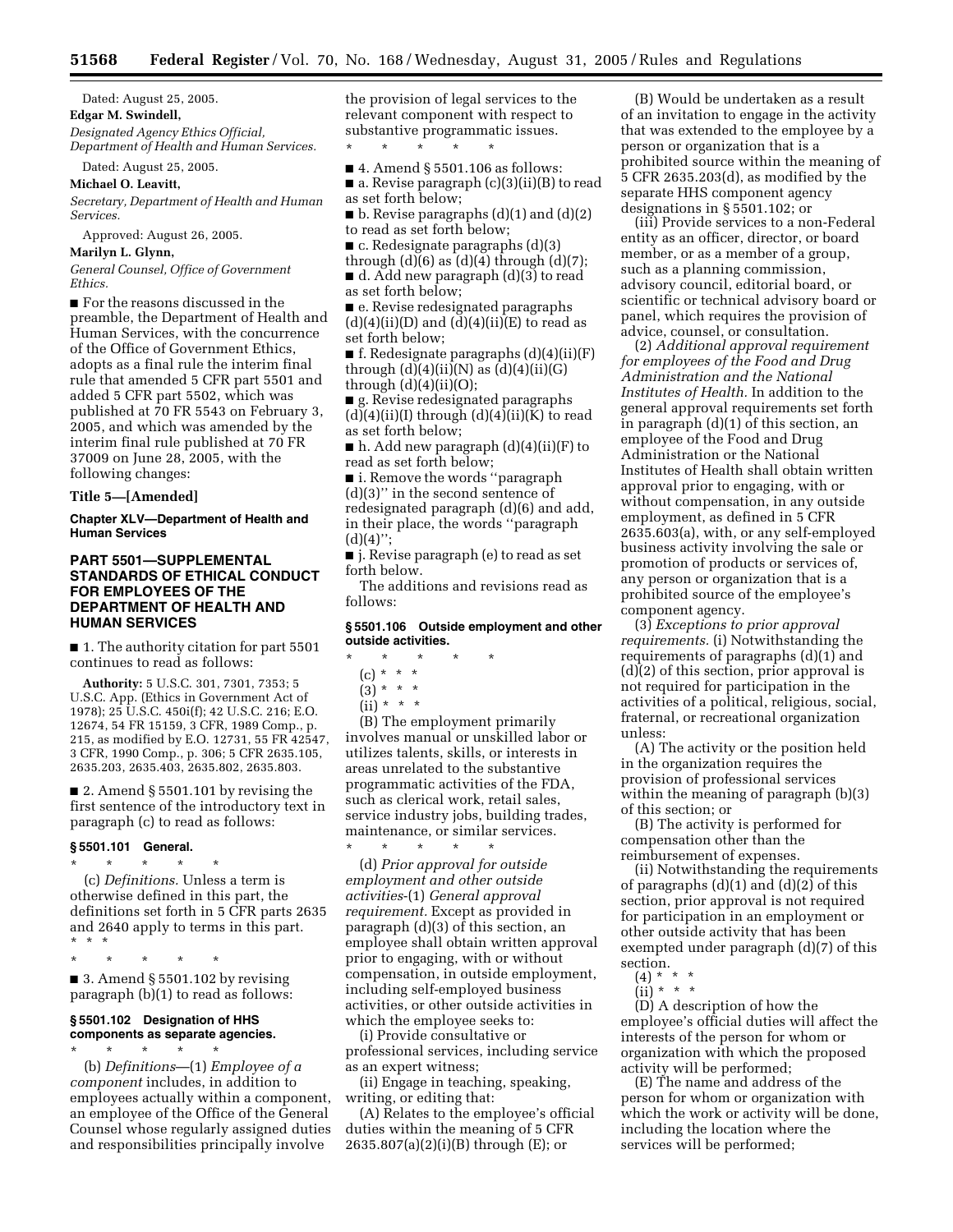(F) A statement as to whether travel is involved and, if so, whether the transportation, lodging, meals, or per diem will be at the employee's expense or provided by the person for whom or organization with which the work or activity will be done, and a description of the arrangements and an estimate of the costs of items to be furnished or reimbursed by the outside entity;

(G) The estimated total time that will be devoted to the activity. If the proposed outside activity is to be performed on a continuing basis, a statement of the estimated number of hours per year; for other employment, a statement of the anticipated beginning and ending date;

(H) A statement as to whether the work can be performed entirely outside of the employee's regular duty hours and, if not, the estimated number of hours and type of leave that will be required:

(I) The method or basis of any compensation to be received (e.g., fee, honorarium, retainer, salary, advance, royalty, stock, stock options, non-travel related expenses, or other form of remuneration tendered in cash or inkind in connection with the proposed activity) from the person for whom or organization with which the work or activity will be done;

(J) The amount of any compensation to be received from the person for whom or organization with which the work or activity will be done;

(K) The amount and date of any compensation received, or due for services performed, within the current and previous six calendar years immediately preceding the submission of the request for approval from the person for whom or organization with which the work or activity will be done (including any amount received or due from an agent, affiliate, parent, subsidiary, or predecessor of the proposed payor);

(L) A statement as to whether the compensation is derived from an HHS grant, contract, cooperative agreement, or other source of HHS funding or attributed to services related to an activity funded by HHS, regardless of the specific source of the compensation;

(M) For activities involving the provision of consultative or professional services, a statement indicating whether the client, employer, or other person on whose behalf the services are performed is receiving, or intends to seek, an HHS grant, contract, cooperative agreement, or other funding relationship;

(N) For activities involving teaching, speaking, or writing, a syllabus, outline, summary, synopsis, draft or similar description of the content and subject

matter involved in the course, speech, or written product (including, if available, a copy of the text of any speech) and the proposed text of any disclaimer required by 5 CFR  $2635.807(b)(2)$  or by the instructions or manual issuances authorized under paragraph (d)(7) of this section; and

(O) Such other relevant information that the designated agency ethics official or, with the concurrence of the designated agency ethics official, each of the separate agency components of HHS listed in § 5501.102(a) determines is necessary or appropriate in order to evaluate whether a proposed activity is likely to involve conduct prohibited by statute or Federal regulations, including 5 CFR part 2635 and this part.

\* \* \* \* \* (6) *Duration of approval.* Approval shall be effective for a period not to exceed one year from the date of approval. Upon a significant change in the nature of the outside activity or in the employee's official position or duties, the employee shall submit a revised request for approval using the procedure in paragraph (d)(4) of this section. \* \* \*

\* \* \* \* \* (e) *Waivers.* The designated agency ethics official may grant a written waiver, for an individual or class of similarly situated individuals, from any prohibited outside activity provision in this section or in § 5501.109 based on a determination that the waiver is not inconsistent with part 2635 of this title or otherwise prohibited by law and that, under the particular circumstances, application of the prohibition is not necessary to avoid the appearance of misuse of position or loss of impartiality or otherwise to ensure confidence in the impartiality and objectivity with which agency programs are administered. An individual or class waiver under this paragraph may impose appropriate conditions, such as requiring execution of a written disqualification.

■ 5. Amend § 5501.109 as follows:

■ a. Remove paragraph (b)(6);

■ b. Redesignate paragraphs (b)(7) through  $(b)(11)$  as  $(b)(9)$  through  $(b)(13)$ ; ■ c. Redesignate paragraph (b)(5) as (b)(8);

■ d. Add new paragraphs (b)(6) and (b)(7) to read as set forth below;

■ e. Redesignate paragraphs (b)(3) and (b)(4) as (b)(4) and (b)(5);

■ f. Add new paragraph (b)(3) to read as set forth below;

■ g. Revise redesignated paragraphs (b)(4), (b)(8), (b)(10), (b)(11), and (b)(13) introductory text to read as set forth below;

■ h. Revise paragraph (c)(1) to read as set forth below;

 $\blacksquare$  i. Revise paragraphs (c)(3)(i), (c)(3)(iii) and (c)(3)(v) to read as set forth below;  $\blacksquare$  j. Add new paragraphs (c)(3)(vi) through (c)(3)(viii) to read as set forth below;

 $\blacksquare$  k. Remove paragraphs (c)(4) and (c)(5). The additions and revisions read as follows:

## **§ 5501.109 Prohibited outside activities applicable to employees of the National Institutes of Health.**

\* \* \* \* \*

(b)  $* * * *$ 

(3) *Data and safety monitoring board*  (DSMB) means a board, committee, or panel constituted in connection with an ongoing clinical study and comprised of individuals, other than the study sponsors, organizers, and investigators, who possess expertise in relevant specialties and disciplines, such as trial design, biostatistics, and bioethics, and who review accumulating safety and outcome data in order to ensure the continuing safety of the participating human subjects and of those yet to be recruited, and to assess the continuing validity and scientific merit of the investigation.

(4) *Educational activity provider*  means a supported research institution or a health care provider or insurer that presents Grand Rounds or offers accredited continuing professional education (or, in the case of a profession or academic discipline whose members are not subject to licensure and which does not have program accreditation requirements, an education program determined by the designated agency ethics official or his designee or, in consultation with the designated agency ethics official or his designee, the NIH Director or the NIH Director's designee to be substantially equivalent to an accredited continuing professional education program), but does not include a substantially affected organization.

(5) *Employment* has the meaning specified in 5 CFR 2635.603(a).

(6) *Grand Rounds* means a regularly scheduled, interactive presentation or series of educational seminars that focus on clinical cases, recent biomedical or behavioral research results, or a review of scientific research methods and findings in a specific field, with supporting basic and clinical science information, that are conducted in an accredited medical school or an affiliated teaching hospital setting that provides practicing physicians, faculty, fellows, resident physician trainees, medical students, graduate students, and post-doctoral fellows, as well as allied and associated health professionals, and other staff, an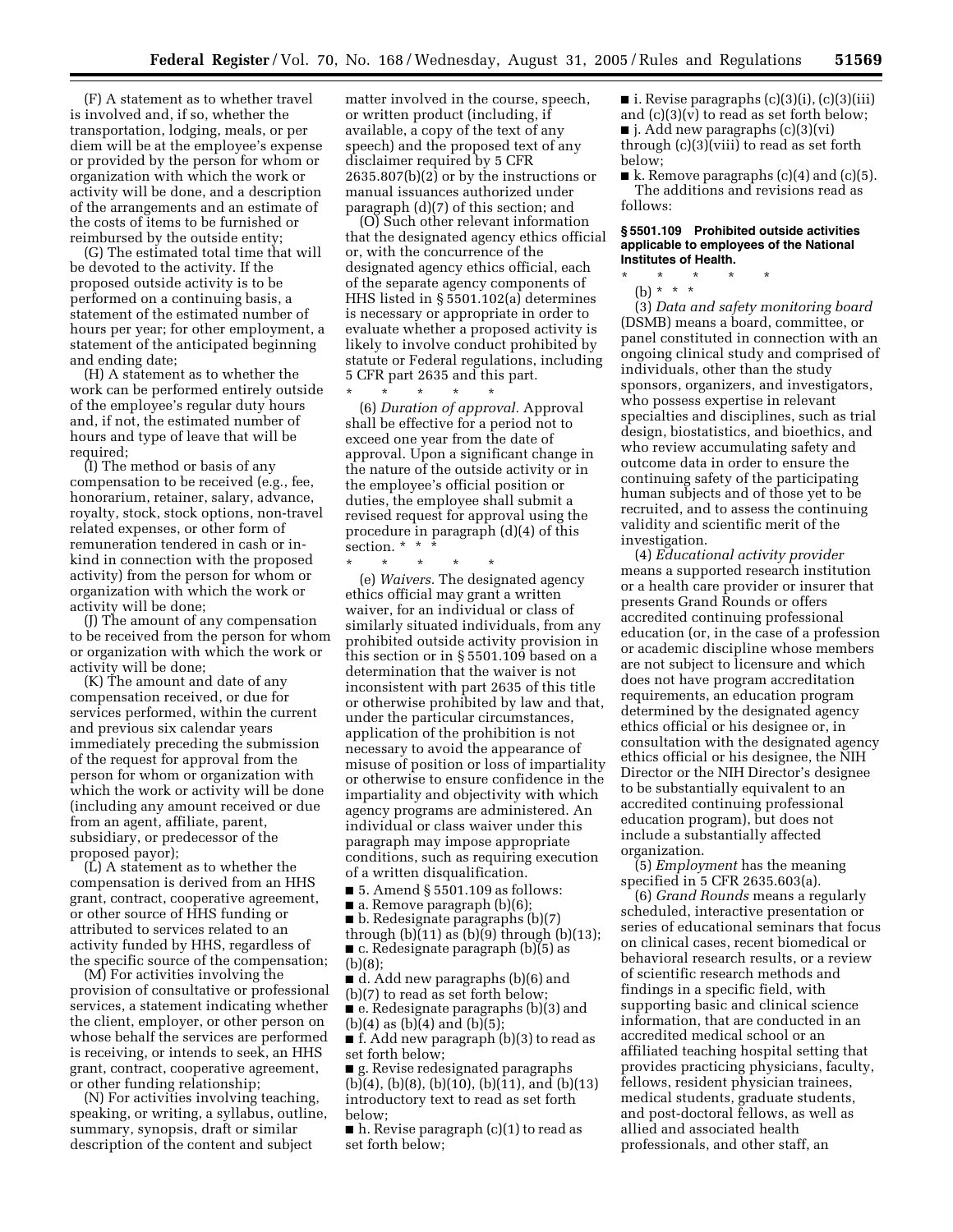opportunity to evaluate outcomes of patient treatment decisions, a forum to discuss clinical decision making, and a means to impart updates in diagnosis, treatment, therapy, and research as indicated by the context of the cases presented.

(7) *Grant or scientific review committee* means a board, committee, or panel of qualified experts assembled by an external grant-making entity or other funding institution for the purpose of making a funding decision, the members of which review, evaluate, rate, rank, or otherwise assess a proposed or ongoing project or program for which grant support is sought on the basis of various factors, such as scientific merit, feasibility, significance, approach, and originality (and scientific progress in any previous period of funding), and gauge the ability of the applicant(s), principal and associate investigators, and scientific team members to complete successfully the project or program, and then recommend to the grantor whether to fund or continue to fund a particular proposal or ongoing program.

(8) *Health care provider or insurer*  means a hospital, clinic, skilled nursing facility, rehabilitation facility, durable medical equipment supplier, home health agency, hospice program, health maintenance organization, managed care organization, or other provider of health care items and services as defined in sections 1877(h)(6) or 1903(w)(7) of the Social Security Act (42 U.S.C. 1395nn(h)(6) or 1396b(w)(7)) and any entity organized and licensed as a risk-bearing entity eligible to offer health insurance or health benefits coverage.

(9) *Scientific peer review* is the evaluation of scientific research findings for competence, significance, and originality by qualified experts who research and submit work for publication in the same field and which provides systematized accountability for adherence to ethical guidelines commonly accepted within the relevant research community for disseminating scientific information.

(10) *Substantially affected organization* means:

(i) A biotechnology or pharmaceutical company; a medical device manufacturer; or a corporation, partnership, or other enterprise or entity significantly involved, directly or through subsidiaries, in the research, development, or manufacture of biotechnological, biostatistical, pharmaceutical, or medical devices, equipment, preparations, treatments, or products;

(ii) Any organization a majority of whose members are described in paragraph (b)(10)(i) of this section; and

(iii) Any other organization determined by the designated agency ethics official or, in consultation with the designated agency ethics official, by the NIH Director or the NIH Director's designee that is substantially affected by the programs, policies, or operations of the NIH.

(11) *Supported research institution*  means any educational institution or non-profit independent research institute that:

(i) Is, or within the last year has been, an applicant for or recipient of an NIH grant, cooperative agreement, or research and development contract;

(ii) Is, or within the last year has been, a proposer of or party to a cooperative research and development agreement (CRADA) with the NIH; or

(iii) Any organization a majority of whose members are described in paragraphs (b)(11)(i) or (ii) of this section.

(12) *Unrestricted educational grant*  means funds received by or available to an educational activity provider from another source that are granted without stipulated conditions for their use other than the limitation that the funds shall be used to advance an educational program of the grant recipient. For purposes of this section, an educational grant shall not be considered unrestricted if the funding source for a Grand Rounds or a continuing professional education program directly or indirectly:

(i) Selects or recommends the moderators, speakers, or presenters at the sponsored event;

(ii) Independently provides additional funding to the moderators, speakers, or presenters in connection with the educational activity;

(iii) Determines or recommends the audience composition;

(iv) Specifies or recommends the topics to be addressed, or

(v) Controls or recommends the planning, content, or implementation of the program in a manner inconsistent with guidelines established by a relevant professional association or accrediting organization that are designed to ensure that such activities are accurate, balanced, educational, free from commercial bias, nonpromotional, and independent of the influence of the funding source.

(13) *Unrestricted financial contribution* means funds received by or available to a publisher, academic press, editorial board, or other entity affiliated with or operated by a supported research institution or a health care

provider or insurer from another source that are provided without stipulated conditions for their use other than the limitation that the funds shall be used to advance peer-reviewed writing or editing by the funds recipient. For purposes of this section, a financial contribution shall not be considered unrestricted if the funding source for peer-reviewed writing or editing directly or indirectly: \* \*

(c) *Prohibitions*—(1) *Prohibited outside activities with substantially affected organizations, supported research institutions, and health care providers or insurers.* Except as permitted by paragraph (c)(3) of this section, an employee of the NIH shall not:

\* \* \* \* \*

(i) Engage in employment with a substantially affected organization, a supported research institution, or a health care provider or insurer;

(ii) Teach, speak, write, or edit for compensation for any substantially affected organization, supported research institution, or health care provider or insurer; or

(iii) Engage in any employment or self-employed business activity that involves the sale or promotion of products or services of a substantially affected organization or a health care provider or insurer, except for the purpose of commercializing invention rights obtained by the employee pursuant to Executive Order 10096, 15 U.S.C. 3710d, or implementing regulations.

\* \* \* \* \*

 $(3) * * * *$ 

(i) *Teaching.* An employee may engage in and accept compensation for:

(A) Teaching a course requiring multiple presentations as permitted under 5 CFR 2635.807(a)(3); or

(B) Delivering a class lecture that is unrelated to the employee's official duties within the meaning of 5 CFR 2635.807 if the activity is performed as part of a regularly scheduled course offered under the established curriculum of an institution of higher education as defined at 20 U.S.C. 1001.

\* \* \* \* \*

(iii) *Clerical, retail, service industry, building trades, maintenance, or similar services.* An employee may engage in and accept compensation for any outside employment or self-employed business activity that primarily involves manual or unskilled labor or utilizes talents, skills, or interests in areas unrelated to the health and scientific research activities of the NIH, such as clerical work, retail sales, service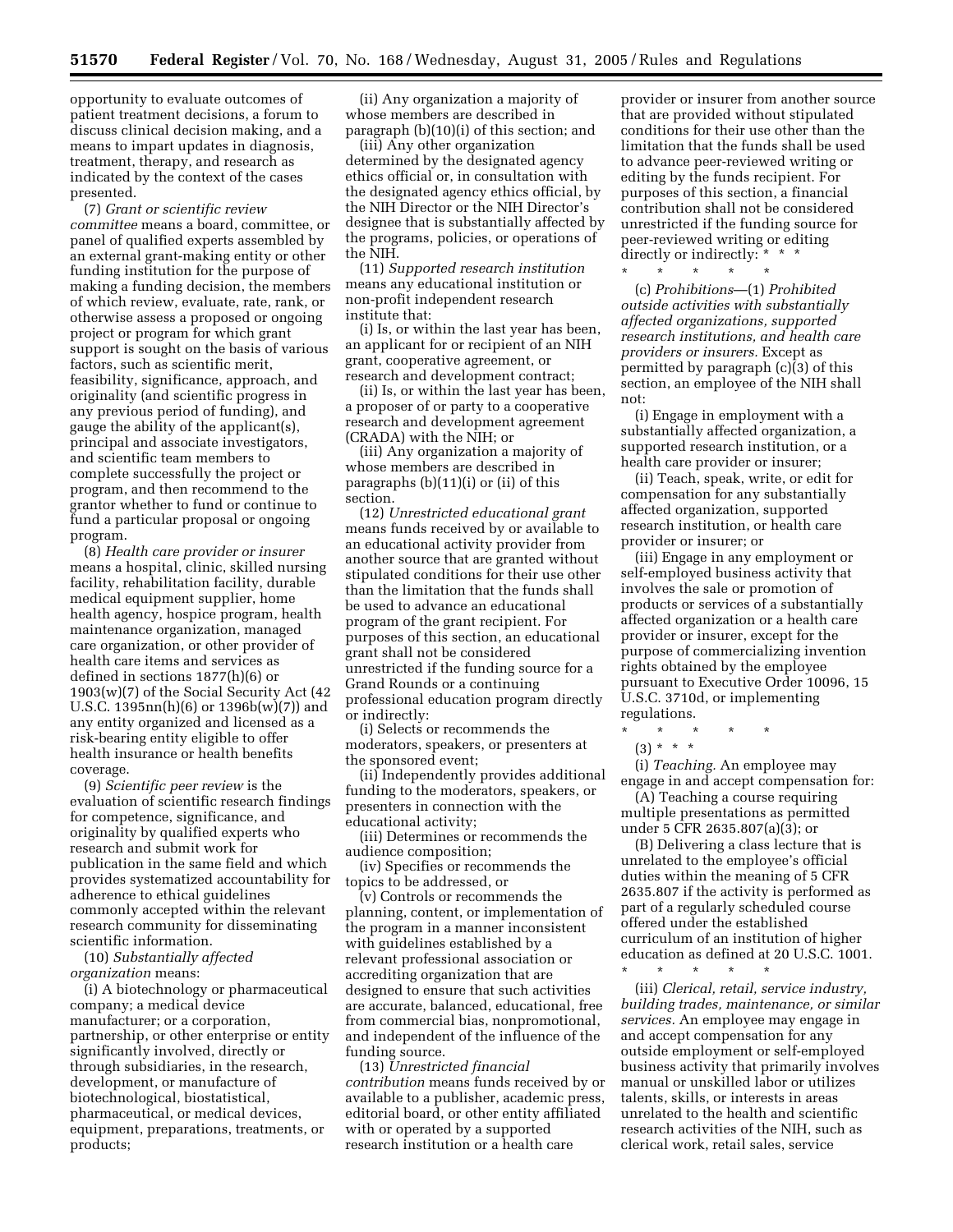industry jobs, building trades, maintenance, or similar services.

\* \* \* \* \* (v) *Authorship of writings subjected to scientific peer review or a substantially equivalent editorial review process.* An employee may engage in and accept compensation for a writing or editing activity that is unrelated to the employee's official duties within the meaning of 5 CFR 2635.807 if the resulting article, chapter, essay, report, text, or other writing is submitted to a publisher, academic press, editorial board, or other entity affiliated with or operated by a supported research institution or a health care provider or insurer for publication in a scientific journal, textbook, or similar publication that subjects manuscripts to scientific peer review or a substantially equivalent editorial review process. If a substantially affected organization funds the publishing activities of a supported research institution or a health care provider or insurer, this exception is inapplicable unless the substantially affected organization is involved only as an unrestricted financial contributor and exercises no editorial control.

(vi) *Data and safety monitoring boards.* An employee may serve as a member of a data and safety monitoring board for a clinical study conducted by a supported research institution or health care provider or insurer, provided that:

(A) The members of the DSMB are not selected or paid for their service by a substantially affected organization;

(B) The clinical study is not funded under a grant, cooperative agreement, or research and development contract from, or conducted pursuant to a cooperative research and development agreement (CRADA) with, or aided under another funding mechanism by, the NIH; and

(C) If the service is performed for compensation, the service does not entail prohibited assistance in the preparation of documents intended for submission to HHS within the meaning of § 5501.106(c)(1), and the clinical study is not an HHS-funded activity described in § 5501.106(c)(2).

(vii) *Grand Rounds.* An employee may engage in and accept compensation for a teaching, speaking, writing, or editing activity that is unrelated to the employee's official duties within the meaning of 5 CFR 2635.807 if the activity is performed as part of a Grand Rounds program conducted by an accredited educational institution offering instruction in the life sciences, such as a medical school or school of public health, or by an affiliated teaching hospital, provided that:

(A) The employee's presentation includes an interactive component, such as visiting patients or discussing individual clinical cases, or interacting for educational purposes with undergraduates, graduates, or postgraduate students and fellows, in addition to any lecture;

(B) The audience is composed primarily of faculty and students or trainees registered in a biomedical or health-related program of studies; and

(C) A substantially affected organization or a speakers' bureau affiliated with a substantially affected organization does not sponsor or underwrite the costs of the Grand Rounds program or the employee's presentation, except pursuant to an unrestricted educational grant.

(viii) *Grant or scientific review committee.* An employee may serve on a grant or scientific review committee for a supported research institution or a health care provider or insurer, provided that:

(A) The members of the grant or scientific review committee are not selected or paid for their service by a substantially affected organization;

(B) The grant award or program in relation to which the recommendation of the grant or scientific review committee is sought is not funded under a grant, cooperative agreement, or research and development contract from, conducted pursuant to a cooperative research and development agreement (CRADA) with, or aided under another funding mechanism by, the NIH; and

(C) If the service is performed for compensation, the service does not entail prohibited assistance in the preparation of documents intended for submission to HHS within the meaning of § 5501.106(c)(1), and the grant award or program in relation to which the recommendation of the grant or scientific review committee is sought is not an HHS-funded activity described in  $§ 5501.106(c)(2)$ .

■ 6. Amend § 5501.110 as follows:

■ a. Revise the section heading to read as set forth below;

 $\blacksquare$  b. Remove paragraphs (b)(1), (b)(2), and (b)(4);

■ c. Redesignate paragraph (b)(3) as (b)(2);

■ d. Revise redesignated paragraph

(b)(2) to read as set forth below;

 $\blacksquare$  e. Add new paragraph (b)(1) to read as set forth below;

■ f. Remove paragraphs (c), (d), (e), and (f) and the notes to paragraphs (e)(1) and (e);

■ g. Redesignate paragraph (g) as (e) and revise redesignated paragraph (e) to read as set forth below;

■ h. Add new paragraphs (c) and (d) and notes to paragraphs (d)(1) and (d) to read as set forth below.

The additions and revisions read as follows:

## **§ 5501.110 Prohibited financial interests applicable to senior employees of the National Institutes of Health.**

\* \* \* \* \*

(b) \* \* \*

(1) *Senior employee* means the Director and the Deputy Director of the National Institutes of Health; members of the senior staff within the Office of the Director who report directly to the NIH Director; the Directors, the Deputy Directors, Scientific Directors, and Clinical Directors of each Institute and Center within NIH; Extramural Program Officials who report directly to an Institute or Center Director; and any employee of equivalent levels of decision-making responsibility who is designated as a senior employee by the designated agency ethics official or the NIH Director, in consultation with the designated agency ethics official.

(2) *Substantially affected organization*  has the meaning set forth in § 5501.109(b)(10).

(c) *Prohibition applicable to senior employees.* Except as permitted by paragraph (d) of this section, a senior employee or the spouse or minor child of such senior employee shall not have a financial interest in a substantially affected organization.

(d) *Exceptions for certain financial interests.* Notwithstanding the prohibition in paragraph (c) of this section:

(1) *Pension or other employee benefit.*  A senior employee or spouse or minor child of a senior employee may have a financial interest, such as a pension or other employee benefit, arising from employment with a substantially affected organization.

**Note to Paragraph (d)(1):** NIH employees, as opposed to spouses and minor children of employees, are generally prohibited under § 5501.109 from engaging in current employment with a substantially affected organization.

(2) *De minimis holdings.* A senior employee or spouse or minor child of a senior employee may have a financial interest in a substantially affected organization if:

(i) The aggregate market value of the combined interests of the senior employee and the senior employee's spouse and minor children in any one substantially affected organization is equal to or less than the *de minimis*  exemption limit for matters involving parties established by 5 CFR 2640.202(a) or \$15,000, whichever is greater;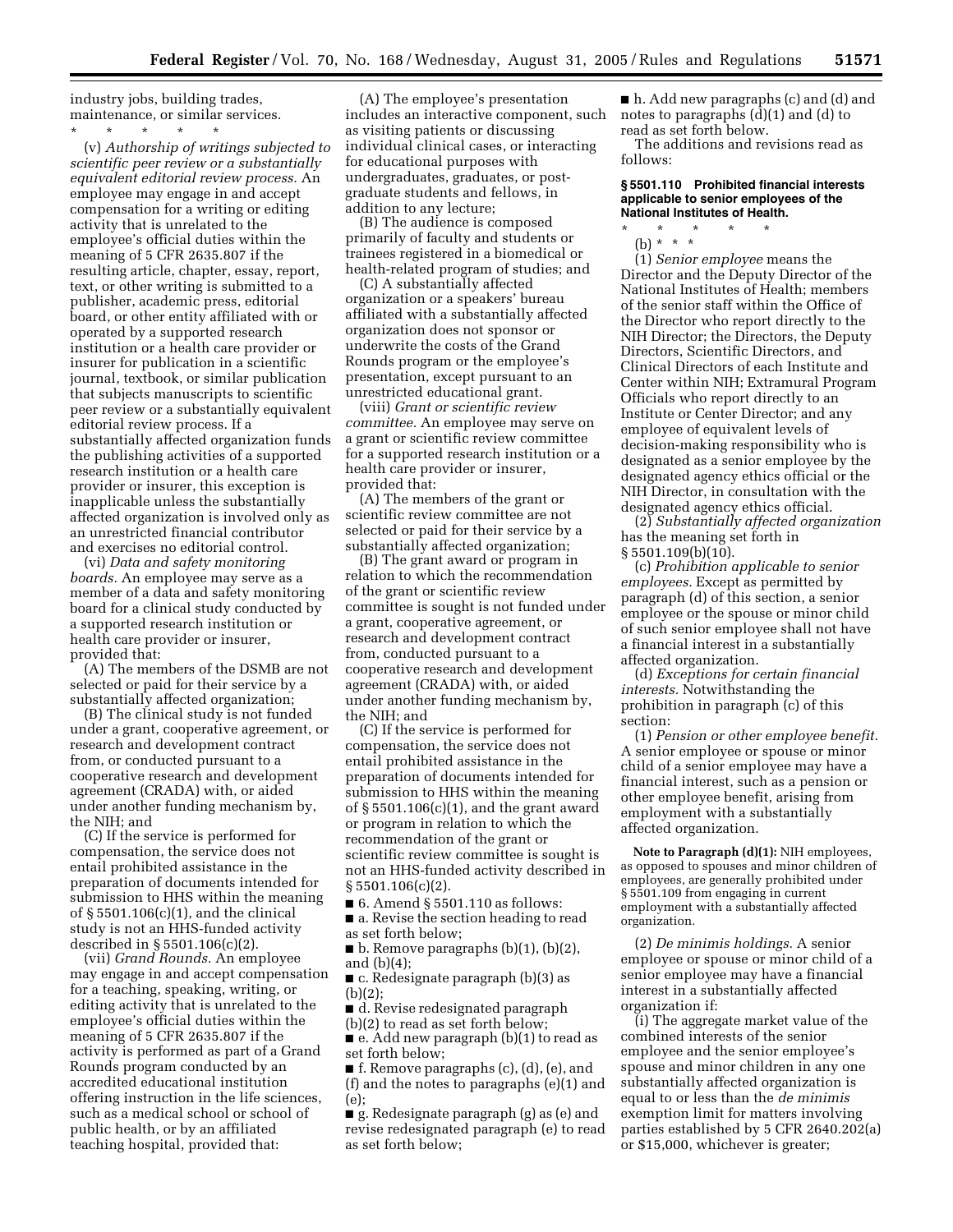(ii) The holding, if it represents an equity interest, constitutes less than 1 percent of the total outstanding equity of the organization; and

(iii) The total holdings in substantially affected organizations and sector mutual funds that, in the literature they distribute to prospective and current investors or participants, state the objective or practice of concentrating their investments in the securities of substantially affected organizations account for less than 50 percent of the total value of the combined investment portfolios of the senior employee and the senior employee's spouse and minor children.

(3) *Diversified mutual funds.* A senior employee or spouse or minor child of a senior employee may have an interest in a substantially affected organization that constitutes any interest in a publicly traded or publicly available investment fund (*e.g.*, a mutual fund), or a widely held pension or similar fund, which, in the literature it distributes to prospective and current investors or participants, does not indicate the objective or practice of concentrating its investments in substantially affected organizations, if the employee neither exercises control nor has the ability to exercise control over the financial interests held in the fund.

(4) *Exceptional circumstances.* In cases involving exceptional circumstances, the NIH Director or the NIH Director's designee, with the approval of the designated agency ethics official or his designee, may grant a written exception to permit a senior employee, or the spouse or minor child of a senior employee, or a class of such individuals, to hold a financial interest in a substantially affected organization based upon a determination that the application of the prohibition in paragraph (c) of this section is not necessary to ensure public confidence in the impartiality or objectivity with which HHS programs are administered or to avoid a violation of part 2635 of this title.

(5) *Technology transfer.* A senior employee may have a financial interest in connection with the development and commercialization of invention rights obtained by the employee pursuant to Executive Order 10096, 15 U.S.C. 3710d, or implementing regulations.

(6) *Sector mutual funds.* (i) A senior employee or spouse or minor child of a senior employee may have an interest in a substantially affected organization that constitutes any interest in a sector mutual fund that, in the literature it distributes to prospective and current investors or participants, does not

indicate the objective or practice of concentrating its investments in the biomedical science, pharmaceutical, medical device, biotechnology, or health industry sectors.

(ii) A senior employee or spouse or minor child of a senior employee may have an interest in a substantially affected organization that constitutes any interest in a sector mutual fund that, in the literature it distributes to prospective and current investors or participants, states the objective or practice of concentrating its investments in the securities of substantially affected organizations provided that:

(A) The aggregate market value of the combined ownership interests of the senior employee and the senior employee's spouse and minor children in such sector funds is equal to or less than the *de minimis* exemption limit for sector mutual funds established by 5 CFR 2640.201(b)(2)(i) or \$50,000, whichever is greater; and

(B) The total holdings in substantially affected organizations and in sector mutual funds that, in the literature they distribute to prospective and current investors or participants, state the objective or practice of concentrating their investments in the securities of substantially affected organizations account for less than 50 percent of the total value of the combined investment portfolios of the senior employee and the senior employee's spouse and minor children.

**Note to Paragraph (d):** With respect to any excepted financial interest, employees are reminded of their obligations under 5 CFR part 2635, and specifically their obligation under subpart D to disqualify themselves from participating in any particular matter in which they, their spouses or minor children have a financial interest arising from publicly traded securities that exceeds the *de minimis*  thresholds specified in the regulatory exemption at 5 CFR 2640.202 or from nonpublicly traded securities that are not covered by the regulatory exemption. Furthermore, the agency may prohibit or restrict an individual employee from acquiring or holding any financial interest or a class of financial interests based on the agency's determination that the interest creates a substantial conflict with the employee's duties, within the meaning of 5 CFR 2635.403.

(e) *Reporting and divestiture.* For purposes of determining the divestiture period specified in 5 CFR 2635.403(d), as applied to financial interests prohibited under paragraph (c) of this section, the ''date divestiture is first directed'' means the date on which the new entrant public or confidential financial disclosure report required by part 2634 of this title or any report

required by § 5502.107(c) of this chapter is due.

■ 7. Amend § 5501.111 as follows:

- a. Redesignate paragraphs (b), (c), and (d) as (c), (d) and (e);
- b. Redesignate the note to paragraph (b) as the note to paragraph (c);

■ c. Add new paragraph (b) to read as set forth below;

■ d. Remove redesignated paragraph (c)(1) and redesignate paragraphs (c)(2) and  $(c)(3)$  as  $(c)(1)$  and  $(c)(2)$ ; ■ e. In the introductory text of

redesignated paragraph (c)(1), remove the phrase ''other than a senior employee'';

■ f. Revise redesignated paragraph  $(c)(1)(iv)$  to read as set forth below; ■ g. Revise the introductory text of redesignated paragraph (d) to read as set

forth below; ■ h. Revise redesignated paragraphs

 $(d)(2)$  and  $(d)(3)$  to read as set forth below;

■ i. Revise redesignated paragraph (e)(1) and the introductory text of redesignated paragraph (e)(2) to read as set forth below.

The additions and revisions read as follows:

#### **§ 5501.111 Awards tendered to employees of the National Institutes of Health.**  \* \* \* \* \*

(b) *Definitions.* For purposes of this section, official responsibility has the meaning set forth in 18 U.S.C. 202(b).

(c) *Additional limitations on awards to employees of the National Institutes of Health.* The following limitations shall apply to the acceptance by an employee of an award pursuant to 5 CFR 2635.204(d):

(1) *Limitations applicable to employees with official responsibility for matters affecting an award donor.* An employee shall not accept a gift with an aggregate market value of more than \$200, or that is cash or an investment interest, that is an award or incident to an award from a person, organization, or other donor that:<br> $*$   $*$   $*$   $*$   $*$ 

\* \* \* \* \* (iv) Is an organization a majority of whose members are described in paragraphs (c)(1)(i) through (iii) of this section.

(2) *Prior approval of awards.* (i) No employee shall accept an award under 5 CFR 2635.204(d) or this section unless the receipt thereof has been approved in writing in advance in accordance with procedures specified by the designated agency ethics official, or with the concurrence of the designated agency ethics official, the NIH Director or the NIH Director's designee.

(ii) Approval shall be granted only upon a determination that acceptance of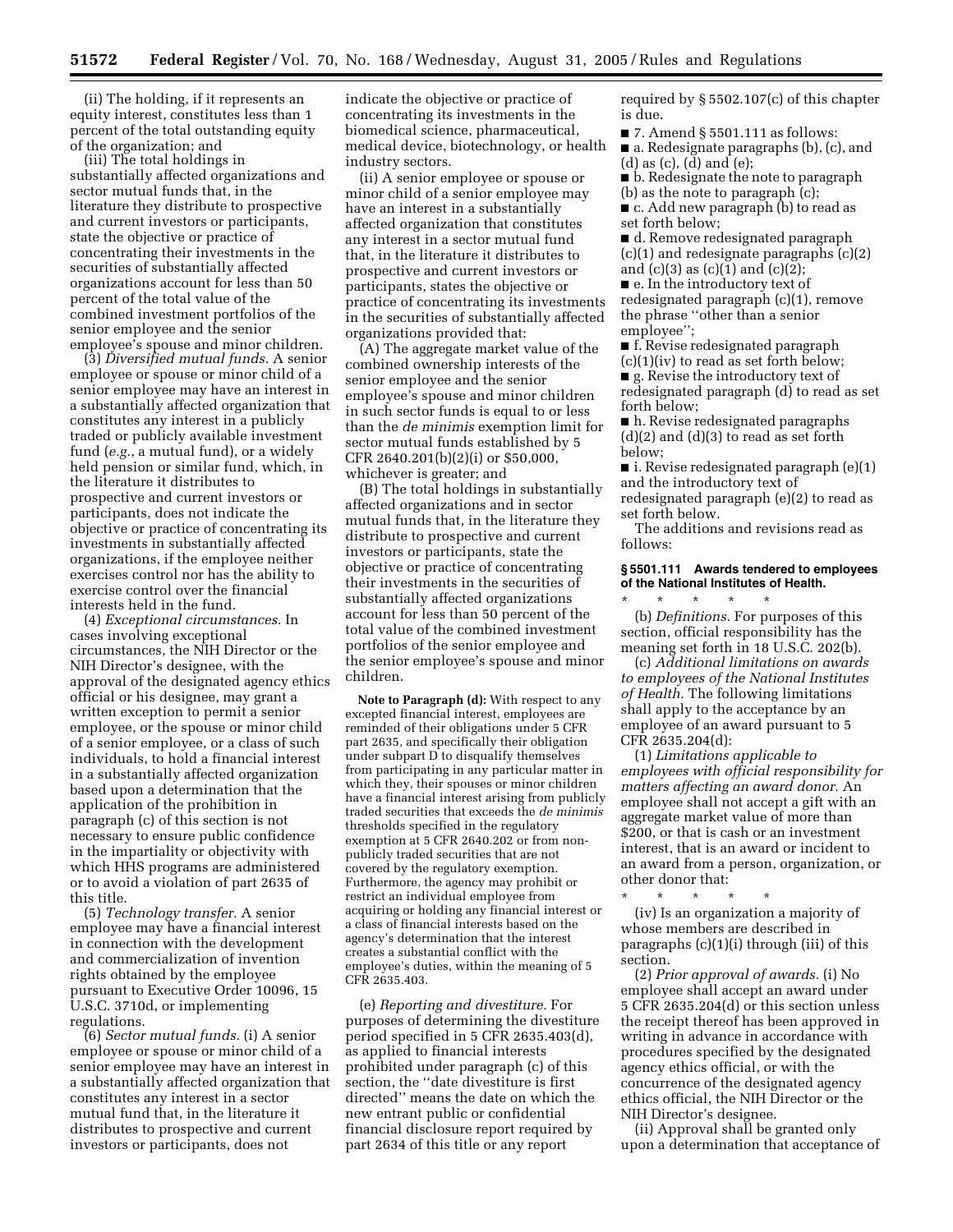the award is not prohibited by statute or Federal regulation, including 5 CFR part 2635 and this part.

**Note to Paragraph (c):** In some circumstances cash and other things of value provided in connection with the provision of personal services, including speaking or writing, may be compensation, not a gift. Other ethics rules governing outside activities may restrict receipt of such compensation. See, for example, 5 CFR 2635.807.

(d) *Exception.* Notwithstanding the prohibition in paragraph (c)(1) of this section, the NIH Director (or the Secretary, with respect to awards tendered to the NIH Director), with the approval of the designated agency ethics official, may grant a written exception to permit an employee to accept an award otherwise prohibited by this section under the following conditions:

\* \* \* \* \* (2) Absent the prohibition in paragraph (c)(1) of this section, the gift would be permitted under part 2635 of this title; and

(3) The designated agency ethics official shall have determined that the application of the prohibition in paragraph (c)(1) of this section is not necessary to ensure public confidence in the impartiality or objectivity with which NIH programs are administered or to avoid a violation of part 2635 of this title.

(e) *Disposition of improperly accepted awards.*—(1) *Failure to obtain prior approval.* If an employee accepts an award for which approval is required under paragraph (c)(2) of this section without obtaining such approval, the employee may be required, in addition to any penalty provided by law and applicable regulations, to forfeit the award by returning it to the donor.

(2) *Receipt of prohibited award.* If an employee accepts an award prohibited by paragraph (c)(1) of this section, the employee shall be required, in addition to any penalty provided by law and applicable regulations, to:

\* \* \* \* \*

## **PART 5502—SUPPLEMENTAL FINANCIAL DISCLOSURE REQUIREMENTS FOR EMPLOYEES OF THE DEPARTMENT OF HEALTH AND HUMAN SERVICES**

■ 8. The authority citation for part 5502 continues to read as follows:

**Authority:** 5 U.S.C. 301, 7301; 5 U.S.C. App. (Ethics in Government Act of 1978); E.O. 12674, 54 FR 15159, 3 CFR, 1989 Comp., p. 215, as modified by E.O. 12731, 55 FR 42547, 3 CFR, 1990 Comp., p. 306; 5 CFR 2634.103.

#### **§ 5502.102 [Amended]**

 $\blacksquare$  9. Amend § 5502.102 by removing from the second sentence the citation to ''§ 5501.106(d)(4)'' and add in its place the citation ''§ 5501.106(d)(5)''.

 $\blacksquare$  10. Amend § 5502.105 by revising paragraph (a) to read as follows:

#### **§ 5502.105 Agency procedures.**

(a) The designated agency ethics official or, with the concurrence of the designated agency ethics official, each of the separate agency components of HHS listed in § 5501.102(a) of this chapter may prescribe forms for the collection of information under this part and establish procedures for the submission and review of each report filed. These procedures may provide for filing extensions, for good cause shown, totaling not more than 90 days.

■ 11. Amend § 5502.106 by revising the section heading and paragraphs (b)(2) and (c) to read as follows:

#### **§ 5502.106 Supplemental disclosure of prohibited financial interests applicable to employees of the Food and Drug Administration.**

\* \* \* \* \* (b) \* \* \*

\* \* \* \* \*

(2) *Prohibited financial interest* means a financial interest prohibited by § 5501.104(a), including those financial interests that are excepted under § 5501.104(b) of this chapter.  $\star$   $\qquad$   $\star$   $\qquad$   $\star$ 

(c) *Report of prohibited financial interests.*—(1) *New entrant employees.*  A new entrant employee, other than a public filer or a confidential filer, shall report in writing within 30 days after entering on duty with the FDA any prohibited financial interest and the value thereof held upon commencement of employment with the agency.

(2) *Reassigned employees.* An employee of a separate agency component other than the FDA or of the remainder of HHS who is reassigned to a position at the FDA shall report in writing within 30 days of entering on duty with the FDA any prohibited financial interest and the value thereof held on the effective date of the reassignment to the agency.

(3) *Incumbent employees.* An incumbent employee of the FDA who acquires any prohibited financial interest shall report such interest and the value thereof in writing within 30 days after acquiring the financial interest.

■ 12. Add new § 5502.107 to read as follows:

#### **§ 5502.107 Supplemental disclosure of financial interests in substantially affected organizations applicable to employees of the National Institutes of Health.**

(a) *Applicability.* This section does not apply to special Government employees.

(b) *Definitions.* For purposes of this section:

(1) *Clinical investigator* means an employee identified as a principal investigator, accountable investigator, lead associate investigator, medical advisory investigator, associate investigator, or other subinvestigator in an NIH clinical study involving human subjects under a clinical research protocol approved by an institutional review board.

(2) *Clinical research* has the meaning set forth in 42 U.S.C. 284d(b).

(3) *Institutional review board* (IRB) means any board, committee, or other group formally designated by an institution to review a clinical research protocol and approve the initiation of biomedical research involving human subjects and to assess periodically the progress of the investigation to protect the rights and welfare of the trial participants.

(4) *Confidential filer* means an employee who meets the criteria in 5 CFR 2634.904 and who has not been excluded from the requirement of filing a confidential financial disclosure report under the procedures in 5 CFR 2634.905.

(5) *Public filer* means an employee who meets the criteria in 5 CFR 2634.202 and who has not been excluded from the requirement of filing a public financial disclosure report under the procedures in 5 CFR 2634.203.

(6) *Remainder of HHS* has the meaning set forth in  $\S 5501.102(b)(2)$  of this chapter.

(7) *Separate agency component* has the meaning set forth in § 5501.102(a) of this chapter.

(8) *Substantially affected organization*  has the meaning set forth in § 5501.109(b)(10) of this chapter.

(c) *Report of financial interests in substantially affected organizations.*— (1) *New entrant employees.* A new entrant employee, other than a public filer or a confidential filer, who is designated to serve as a clinical investigator shall report in writing within 30 days after entering on duty with the NIH any financial interest in a substantially affected organization and the value thereof held upon commencement of employment with the agency.

(2) *Reassigned employees.* An employee of a separate agency